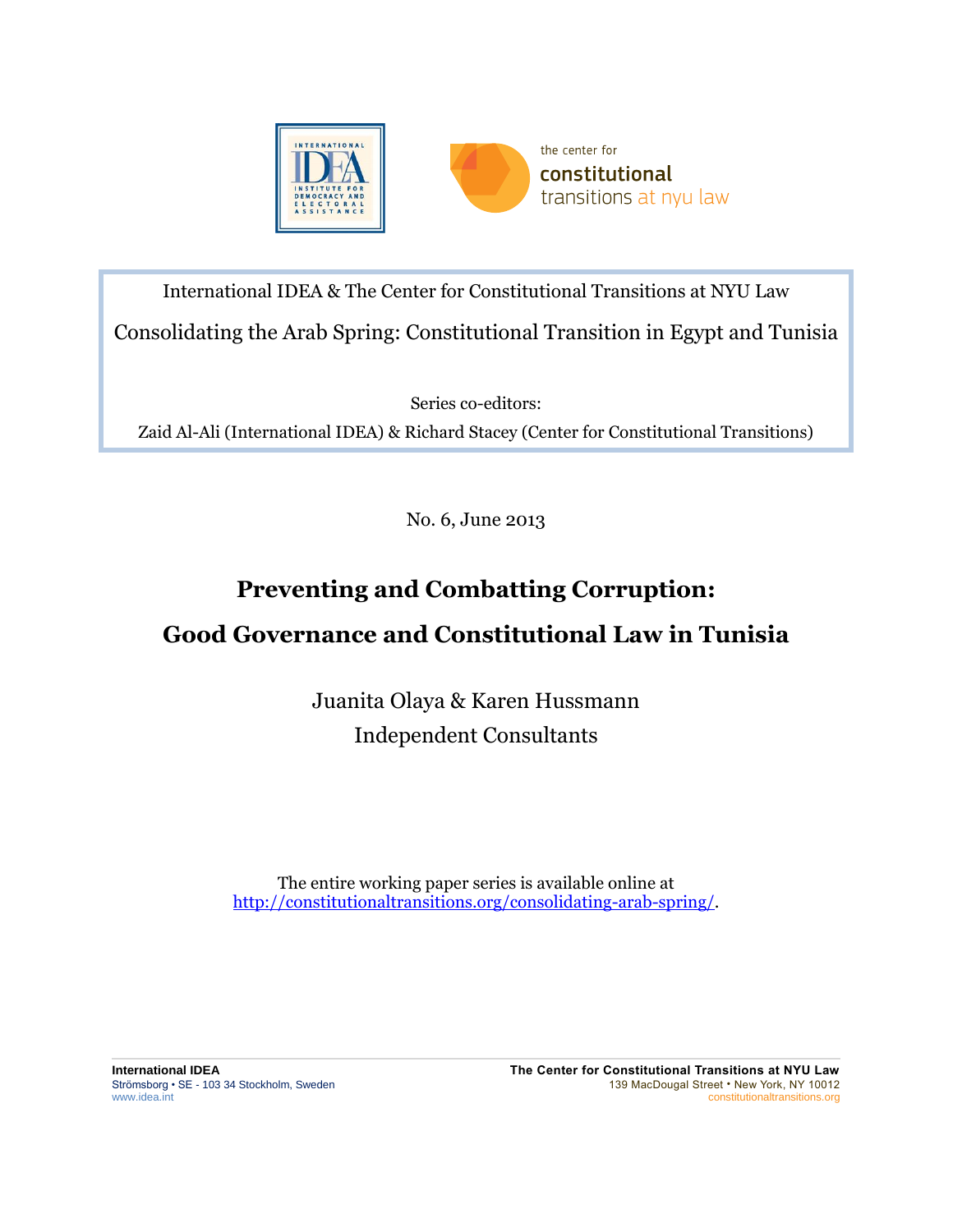

The International Institute for Democracy and Electoral Assistance (**International IDEA**) is an intergovernmental organization with 28 member states that supports sustainable democracy worldwide. **International IDEA**'s mission is to support sustainable democratic change by providing comparative knowledge, and assisting in democratic reform, and influencing policies and politics.

**International IDEA** produces comparative knowledge in its key areas of expertise: electoral processes, constitution building, political participation and representation, and democracy and development, as well as on democracy as it relates to gender, diversity, and conflict and security.

**IDEA**'s work is non-prescriptive and **IDEA** takes an impartial and collaborative approach to democracy cooperation; emphasizing diversity in democracy, equal political participation, representation of women and men in politics and decision making, and helping to enhance the political will required for change.

The Institute brings together a wide range of political entities and opinion leaders. By convening seminars, conferences and capacity building workshops, **IDEA** facilitates the exchange of knowledge and experience at global, regional and national levels.

**International IDEA** is a Permanent Observer to the United Nations.

For more information, please visit [www.idea.int](http://www.idea.int/).



The Center for Constitutional Transitions at NYU Law (*Constitutional Transitions*) generates and mobilizes knowledge in support of constitution building.

**Agenda-Setting Research**: *Constitutional Transitions* generates knowledge by identifying issues of critical importance to the success of constitutional transitions, where a lack of adequate, up-t0-date research impedes the effectiveness of technical assistance for constitution building. *Constitutional Transitions* assembles and leads international networks of experts to complete thematic research projects that offer evidence-based policy options to practitioners.

*Constitutional Transitions Clinic*: *Constitutional Transitions* mobilizes knowledge through an innovative clinical program that provides "back office" research support to constitutional advisors in the field, and deploys faculty experts and field researchers for support on the ground. We meet existing field missions' needs for comprehensive research, dramatically enhancing their effectiveness and efficiency in their role as policy advisors and actors.

For more information, please visit [constitutionaltransitions.org](http://www.constitutionaltransitions.org/).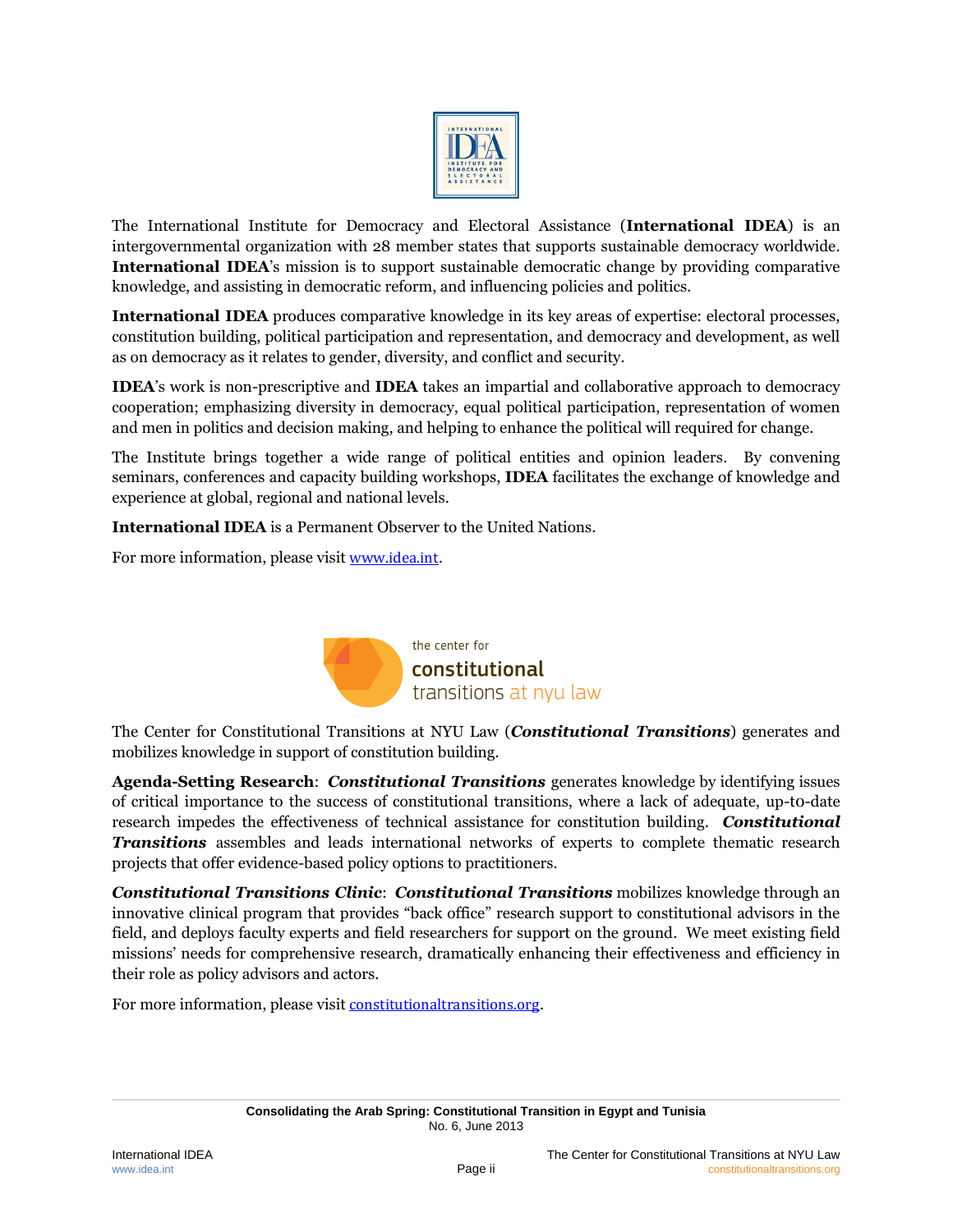International IDEA & The Center for Constitutional Transitions at NYU Law

# **Consolidating the Arab Spring: Constitutional Transition in Egypt and Tunisia**

This Working Paper Series, "Consolidating the Arab Spring: Constitutional Transition in Egypt and Tunisia", stems from the constitution building processes in Egypt and Tunisia in the wake of the Arab Spring. As one of the primary international institutions supporting constitution building in both countries, **International IDEA** commissioned leading international experts to produce research papers on specific issues of constitutional design on the agenda of the constitutional assemblies of Tunisia and Egypt.

**International IDEA**, together with *Constitutional Transitions*, has brought these papers together in this Working Paper Series. The papers reflect recent constitutional developments, such as Tunisia's third draft Constitution (22 April 2013) and Egypt's post-revolution Constitution, approved by referendum and brought into force on 26 December 2012. This Working Paper Series aims to bring the experience of the Tunisian and Egyptian constitutional transitions to a broader audience, with each paper addressing a specific question of constitutional design.

# **"Preventing and Combatting Corruption: Good Governance and Constitutional Law in Tunisia"**

#### **Abstract**

*This paper approaches the pervasive problem of political corruption from the perspective of constitutional design, and considers how a constitution can set out principles, rights, institutions and mechanisms that contribute to the prevention and combatting of corruption. Indeed, corruption, massive looting of state resources by the highest authorities, and frustrations stemming from cronyism were important factors in the discontent that sparked the Arab Spring in Tunisia, and later Egypt and Libya. The success of the constitutional transition in Tunisia and throughout the region, then, depends in part on the extent to which the reconstituted democratic state can weed out corruption and prevent future corruption. Consolidating the Arab Spring demands that attention be paid to these questions during the process of constitutional reform itself. The paper takes into consideration the particularities of the Tunisian context and constitutional tradition and uses as the main reference for analysis and recommendations the April 2013 draft of the Tunisian Constitution, and makes recommendations on the basis of this text.*

#### **Authors**

Juanita Olaya is a lawyer with a Ph.D in International Law, with Masters degrees in Economics and Public Administration. She has close to 20 years of work experience both at the national and international levels with various public, private and international organizations, including academic and consulting work across the world. She has led research on issues of international law and corruption, and provided substantive input and leadership to the work of Transparency International in her seven years of engagement with its Secretariat in Berlin. Since 2008 she has provided independent research and expertise in the areas of governance, anti-corruption, development, human rights and business, business integrity, public and international finance, and stakeholder engagement and empowerment. Juanita has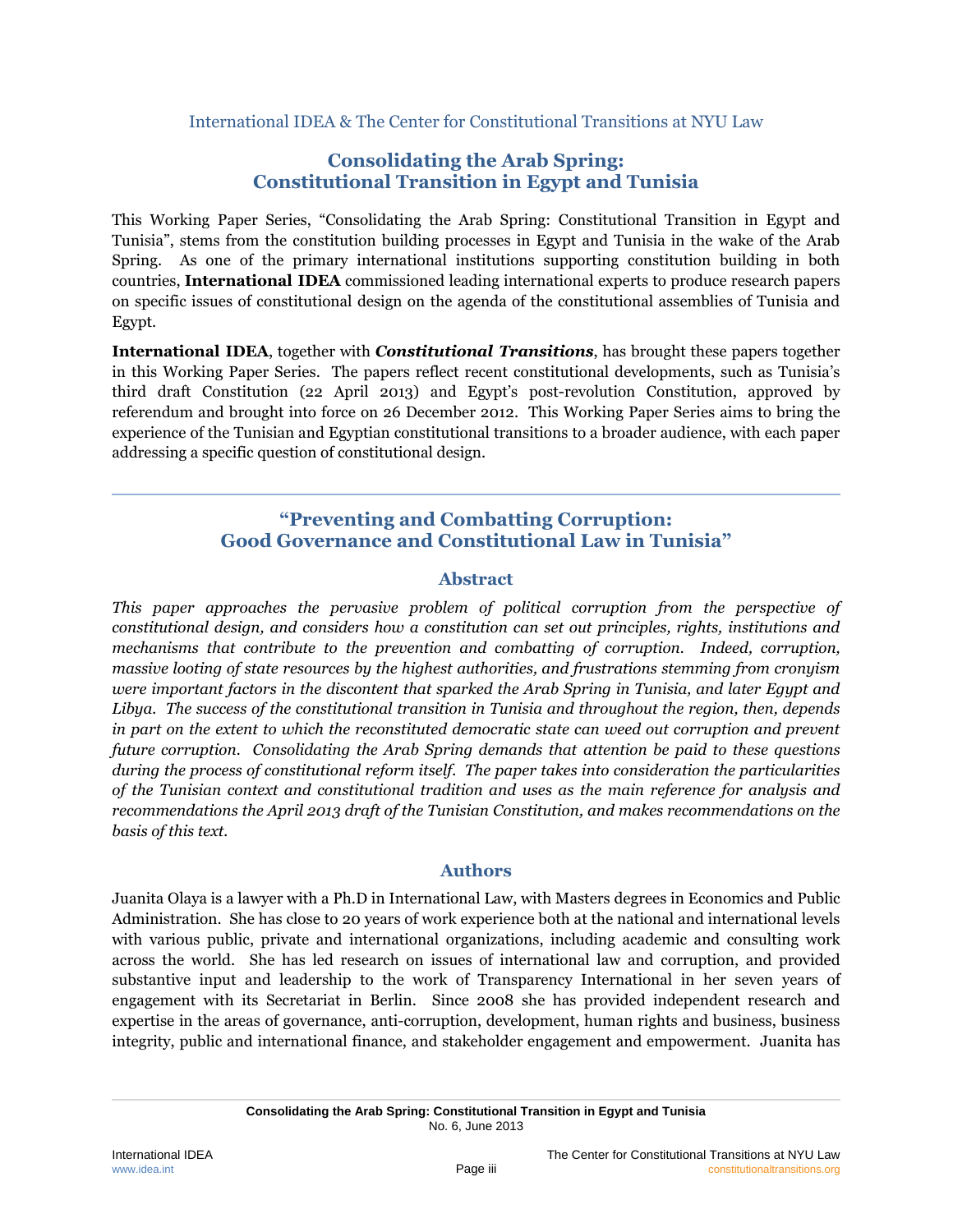published various books, articles, handbooks and contributions on topics of public administration, anticorruption, good governance and international law.

Karen Hussmann is a public policy expert with 17 years of experience in anti-corruption, accountability and governance work. She is currently working as a consultant and researcher, especially on anticorruption policy making, integrity reform in fragile states, UNCAC implementation and civil society engagement in governance around the world. She worked as Accountability and Transparency Specialist with UNDP Afghanistan and started her professional career in 1995 with more than nine years at Transparency International in Latin America. She has authored publications for the OECD, the U4, Norwegian Agency for Development Cooperation and DFID on issues of integrity reform in Statebuilding, anti-corruption policy making, UNCAC implementation and donor approaches to address corruption among others.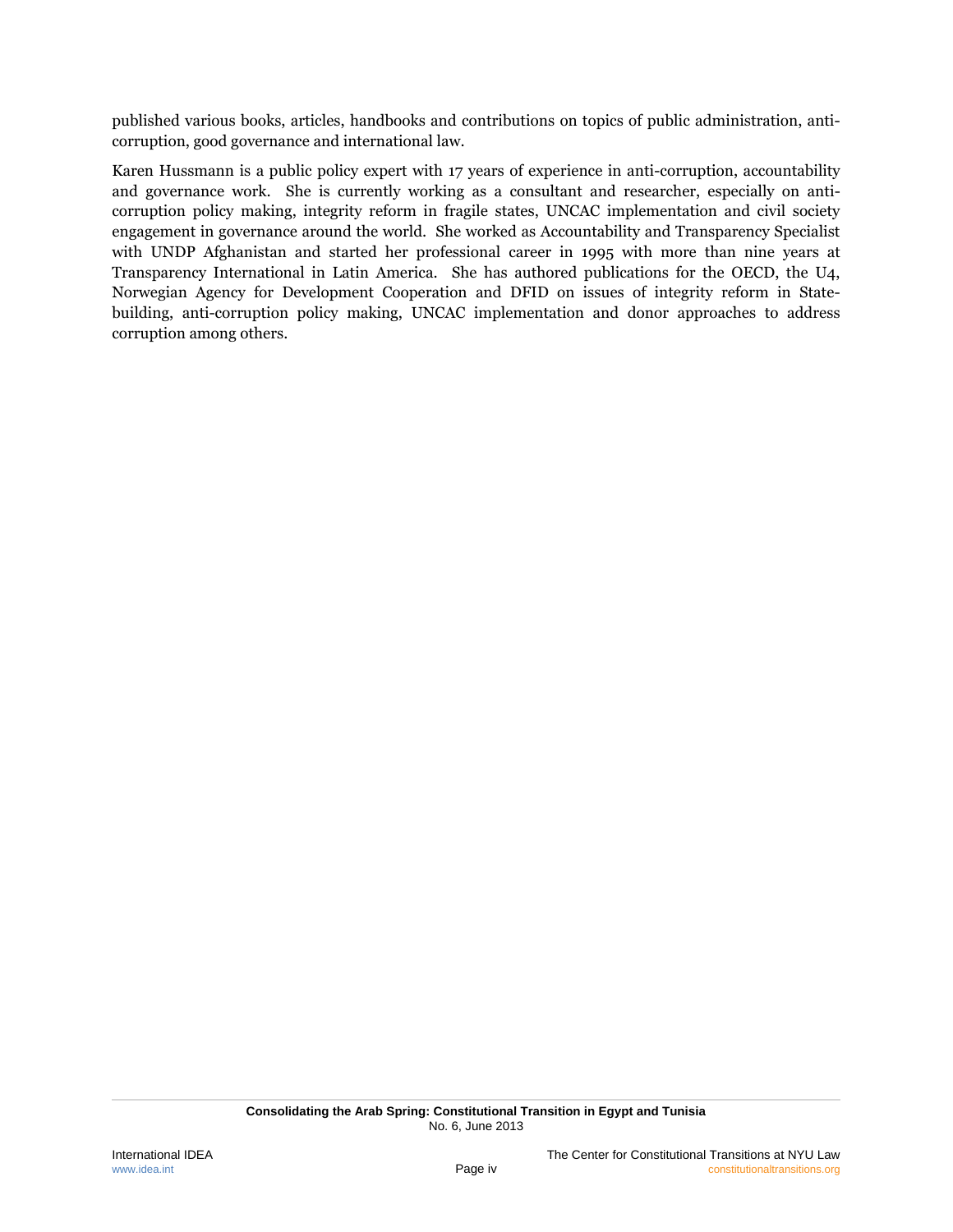# **Preventing and Combatting Corruption: Good Governance and Constitutional Law in Tunisia**

# **Juanita Olaya & Karen Hussmann**

### **Table of Contents**

| Part I: Constitutional law and preventing and combatting corruption (a framework)1                |
|---------------------------------------------------------------------------------------------------|
|                                                                                                   |
|                                                                                                   |
| 3. Good governance and addressing corruption in the history of the Constitution of Tunisia  3     |
|                                                                                                   |
|                                                                                                   |
|                                                                                                   |
|                                                                                                   |
|                                                                                                   |
|                                                                                                   |
|                                                                                                   |
|                                                                                                   |
|                                                                                                   |
|                                                                                                   |
|                                                                                                   |
|                                                                                                   |
|                                                                                                   |
|                                                                                                   |
|                                                                                                   |
|                                                                                                   |
|                                                                                                   |
|                                                                                                   |
| 1.5 The Audit Court and other independent oversight and control entities at the national level 15 |
|                                                                                                   |
|                                                                                                   |
|                                                                                                   |
|                                                                                                   |

**Consolidating the Arab Spring: Constitutional Transition in Egypt and Tunisia** No. 6, June 2013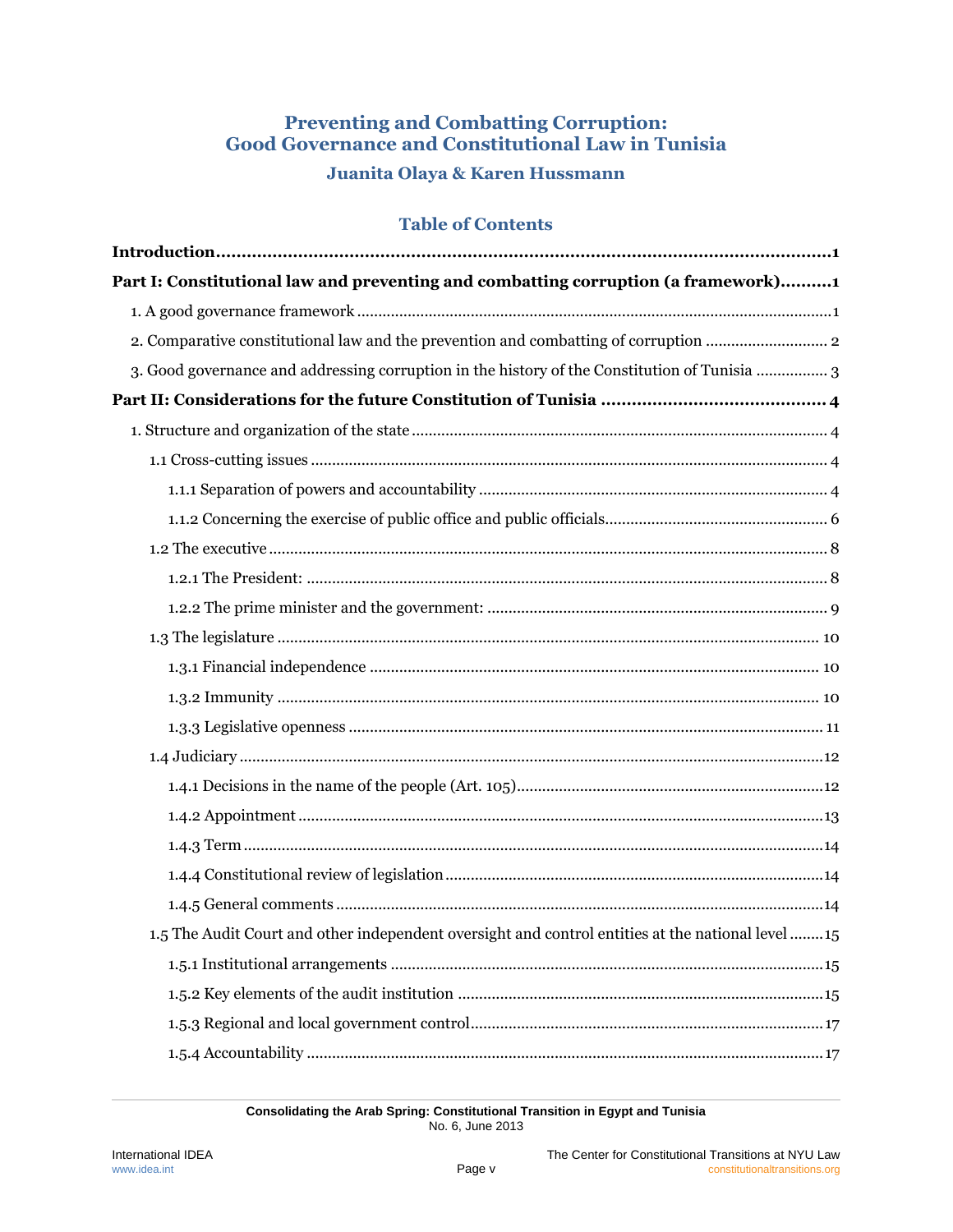| $\sim$ | $\sim$ | $\sim$ |
|--------|--------|--------|
|        |        |        |
|        |        |        |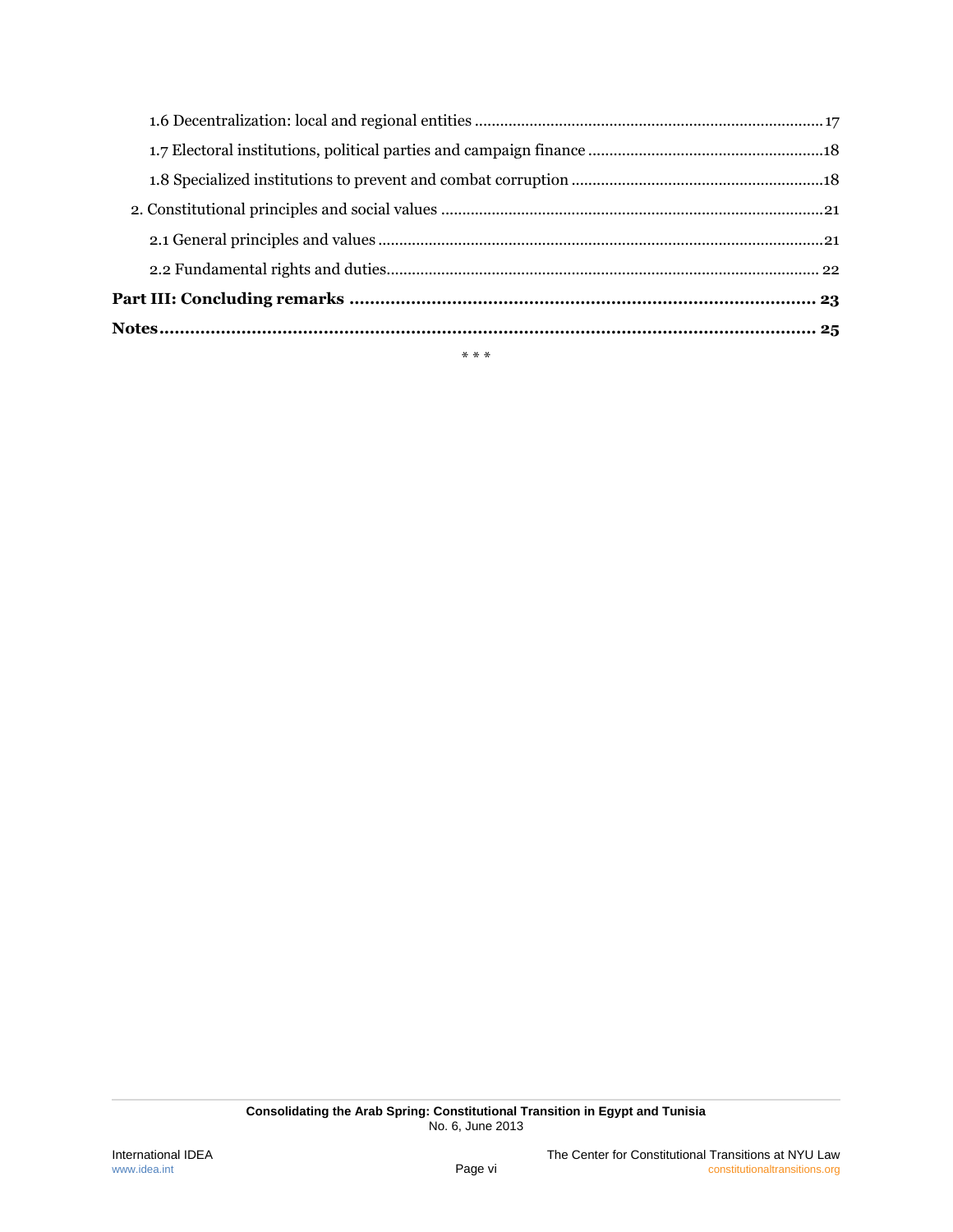# <span id="page-6-0"></span>**Introduction**

Corruption and allegations of massive looting of state resources by the highest authorities of Middle Eastern regimes have played an important role in the Arab Spring spreading from Tunisia throughout the region. Frustration about cronyism and corruption has been one of the key grievances of Tunisians bringing down the former regime. While the former Tunisian President Zine el-Abidine Ben Ali and his family are charged with money laundering and drug trafficking, among other crimes, corruption is claimed to continue in various forms. Issues of particular concern are said to be poorly written laws, ongoing immunity for influential officials, media restrictions, no right to access public information and weak institutions, among others. 1

Against this background, the present paper is intended to contribute with ideas, expert opinions and specific recommendations to the constitution drafting process currently under way in the Constituent Assembly of Tunisia, with regard to preventing and combatting corruption. The paper takes into consideration the particularities of the Tunisian context and constitutional tradition and uses as the main reference for analysis and recommendations the April 2013 draft Constitution.<sup>2</sup> Two previous draft Constitutions were made public in August 2012 and December 2012 and have also been considered in this paper. The paper also takes into consideration the study by Faycal Ajina and Ahmed Ouerfelli, entitled "Anticorruption Provisions in the Forthcoming Constitution of Tunisia". 3

<span id="page-6-3"></span>The best constitution is the one that is implemented. Constitutional texts express aspirations of wellbeing for a nation and its people, and are the result of social and political bargaining processes that drive a nation towards such aspirations. In this sense, and for them to be implemented, constitutions are and have to be close to the social and political reality and aspirations of the people living under their stated values, principles and structures. Only constitutions that belong and connect to the people will serve as the ultimate source and guarantor of the will of the people. There is therefore no "ideal" constitution, and one that has worked elsewhere might not work successfully in Tunisia. This document acknowledges this reality and its recommendations need to be understood against this background.

# <span id="page-6-1"></span>**Part I: Constitutional law and preventing and combatting corruption (a framework)**

# <span id="page-6-2"></span>*1. A good governance framework*

Corruption is both a cause and consequence of weak governance. Therefore measures to counter it need to be both preventive (to address the conditions that make corruption possible) and punitive (to sanction corrupt practices) in nature. The most important international reference for this approach is the United Nations Convention against Corruption (UNCAC), to which Tunisia has been State Party since September 2008. On the punitive side, the UNCAC covers a wide array of corrupt practices (including national and international as well as public and private sector corruption) that need to be criminalized in all State Parties. On the other hand, corruption prevention measures contained in Chapter II of UNCAC reinforce the notion that addressing corruption is and should not be an end in itself, but is a crucial component to make the state administration more effective, efficient and transparent, to strengthen the rule of law, to improve the management of public affairs, to strengthen democracy through participation, etc. Acknowledging that preventing and combatting or sanctioning corruption are highly distinct activities, involving different logics and different institutions, this paper makes an effort to avoid the vague term "anti-corruption" and uses instead more precise terms such as "corruption prevention" and "combatting or controlling corruption", the latter referring to punitive activities.4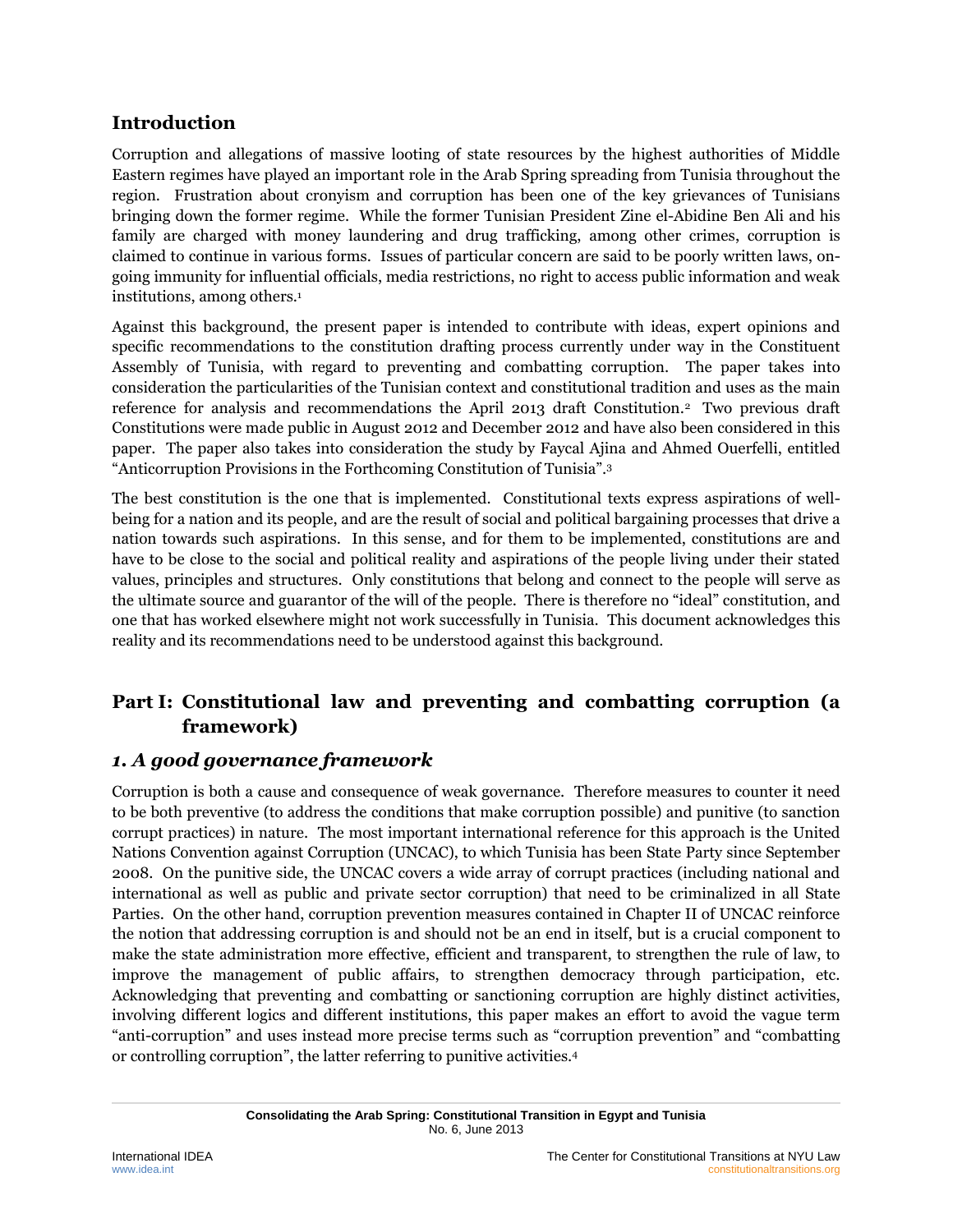In the same line of argument suggested by Ajina and Ouerfelli, we suggest including and developing corruption prevention mechanisms and punitive measures in the constitution as part of the overall governance system, rather than in isolation from it. As constitutions set the basic rules of how such governance system works, the phenomenon of corruption can and needs to be dealt with in many parts of the constitution and not just in a few specific sections.

The definition of corruption is linked to a fundamental concept: the public interest. Corruption is the abuse of entrusted power for private gain;<sup>5</sup> that "entrusted power" can be individual or collective; and "private gain" may not only be to the benefit of individuals but also to the benefit of groups of people (kin, political party, criminal network, etc.). In the case of public officials, the power they are entrusted with is derived from the constitution by the people of the nation. Nations who consider a closer relation between religion and the state, also acknowledge the role of God as another source of such governing power, a feature framed under the religious traditions and religious texts independently of the constitution. Both sources of "power" are nevertheless compatible, in that they ensure there is a supreme authority above the individual who bears those powers: the people and God. The actions of public officials are therefore at the service to the public interest, the interest of the overall society (the nation) and not of just a few.

Given that the state and its structures are created to serve the public interest, the state has the following two fundamental roles: i) delivering public goods and services for all and accessible to all, and ii) protecting and promoting the fundamental rights of its citizens. Any good governance system must be oriented toward ensuring that the state fulfills these functions. Corruption directly impedes the fulfillment of these functions as it puts private interests before the public interest. For a governance system to be good – and among other things to prevent and control corruption – it requires that citizens are guaranteed a series of rights and are subject to certain duties. It is therefore not possible to examine the issue of corruption prevention and control in the constitutional text only from the perspective of institutional design, without looking also at the goals of the state (and particularly goods and service delivery) and the catalogue of fundamental rights guaranteed by the constitutional text.

In summary, mechanisms for preventing and combatting corruption are not different from the general elements of a good governance system. This is also the reason why in this document we will focus on suggestions and recommendations at the level of principles and values, and the state structure in general, and will examine to what extent specialized corruption prevention or control entities are necessary.

# <span id="page-7-0"></span>*2. Comparative constitutional law and the prevention and combatting of corruption*

To the extent that addressing corruption falls within the general mechanisms of good governance, constitutions that adhere to at least the following principles have in place a basic set of tools to prevent and address corruption:

- a) Rule of law;
- b) Clear separation of powers;
- c) Accountability and transparency of the state;
- d) Primacy of the public interest;
- e) Mandate of the state originates in the people;
- f) Basic individual and collective rights of equality, freedom of expression and association, access to information, participation;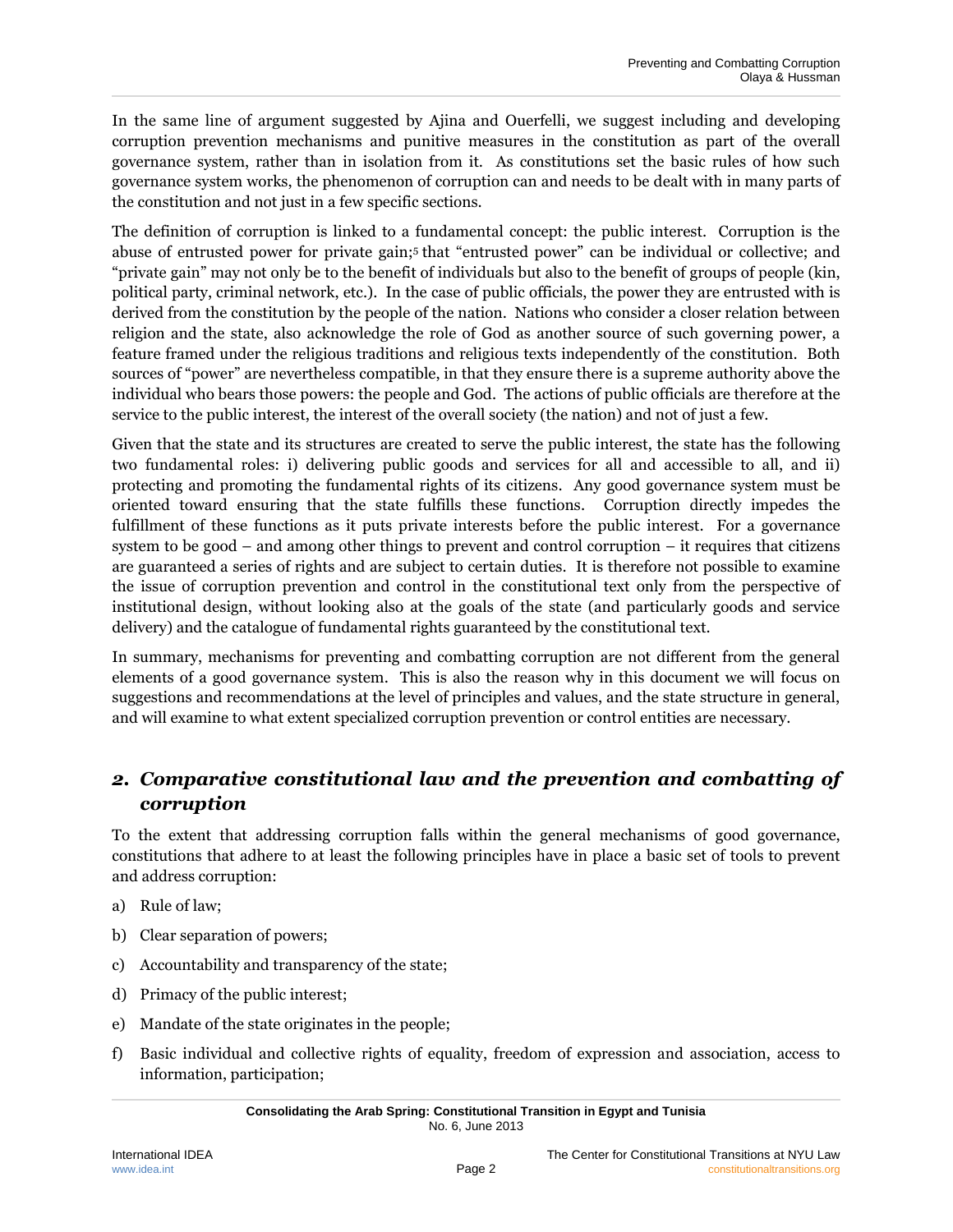- g) Independent and accountable judiciary;
- h) Control mechanisms of the different state branches.

It is therefore not necessary for constitutions to explicitly proscribe corruption or to establish safeguards against it. However, there are countries that are explicit about preventing or combatting corruption, in one way or another.<sup>6</sup> In the end it is a matter of each country's choice. There are different ways in which constitutions can address the topic of corruption:

- <span id="page-8-1"></span>a) Explicitly and directly: The Nigerian Constitution of 1999 provides in section 15(5) that "The state shall abolish all corrupt practices and abuse of power". 7
- b) Explicitly but indirectly: Bolivia includes a duty for all citizens to report acts of corruption to the authorities (Art. 108(8)).
- c) Indirectly: Most often the case (or the default case), including references to integrity and the primacy of public interest as governing principles of the state (for example in Colombia, Argentina, Mexico).

There is no evidence to date that would allow us to conclude that one method is better than another. Of these approaches, explicit and direct constitutional provisions proscribing corruption are used less frequently than the other approaches.

Constitutions do have an important socio-political imprint, but despite the existence of best practices the constitutional experience is not readily transferable from one country to another. Also, certain aspects of constitutions can have an important impact on social and political dynamics (drivers of change), but it is hard to predict which aspects of a constitution will have this effect, and the effects of similar constitutional arrangements may differ from country to country. This "driving change effect" depends greatly on the people who will take on responsibilities in the institutions defined by the constitution, and on how constitutional mechanisms are used. There is, for example, the case of Costa Rica where the right to a good environment was interpreted by its Constitutional Court to entail a right to good governance and the absence of corruption. The court devised a remedy for violations of this right to good governance, awarding compensation to victims of corruption. In Germany, the inviolability of "human dignity" (*Menschenwürde)* has been the base for granting protection to all dimensions of human life. In Colombia, a special constitutional mechanism to protect basic rights (*Acción de Tutela*) fostered changes not only in the way people perceived the justice system, but spurred actual changes in health, education, labor, social security and other policies. There is no such thing as the perfect constitution, but it will be important to set out all mechanisms possible for there to be an option for the constitution to be used as an instrument of change.

# <span id="page-8-0"></span>*3. Good governance and addressing corruption in the history of the Constitution of Tunisia*

Tunisia has a long constitutional tradition that dates back to the Fundamental Pact of 1857 and the first Constitution of 1861. After independence from France in 1956, the Constitution of June 1, 1959, set out a presidential system and in 1974 a reform introduced by President Bourguiba instituted his "presidency for life". This Constitution was further amended in 1976, 1981, 1988, 1997, and in 2002. With the fall of President Ben Ali on January 14, 2011, the Interim President Fouad Mbezzaa announced the election of a Constituent Assembly, which took place in October 2011. The Constituent Assembly held its first session in November that same year, and has since then worked through six thematic committees to produce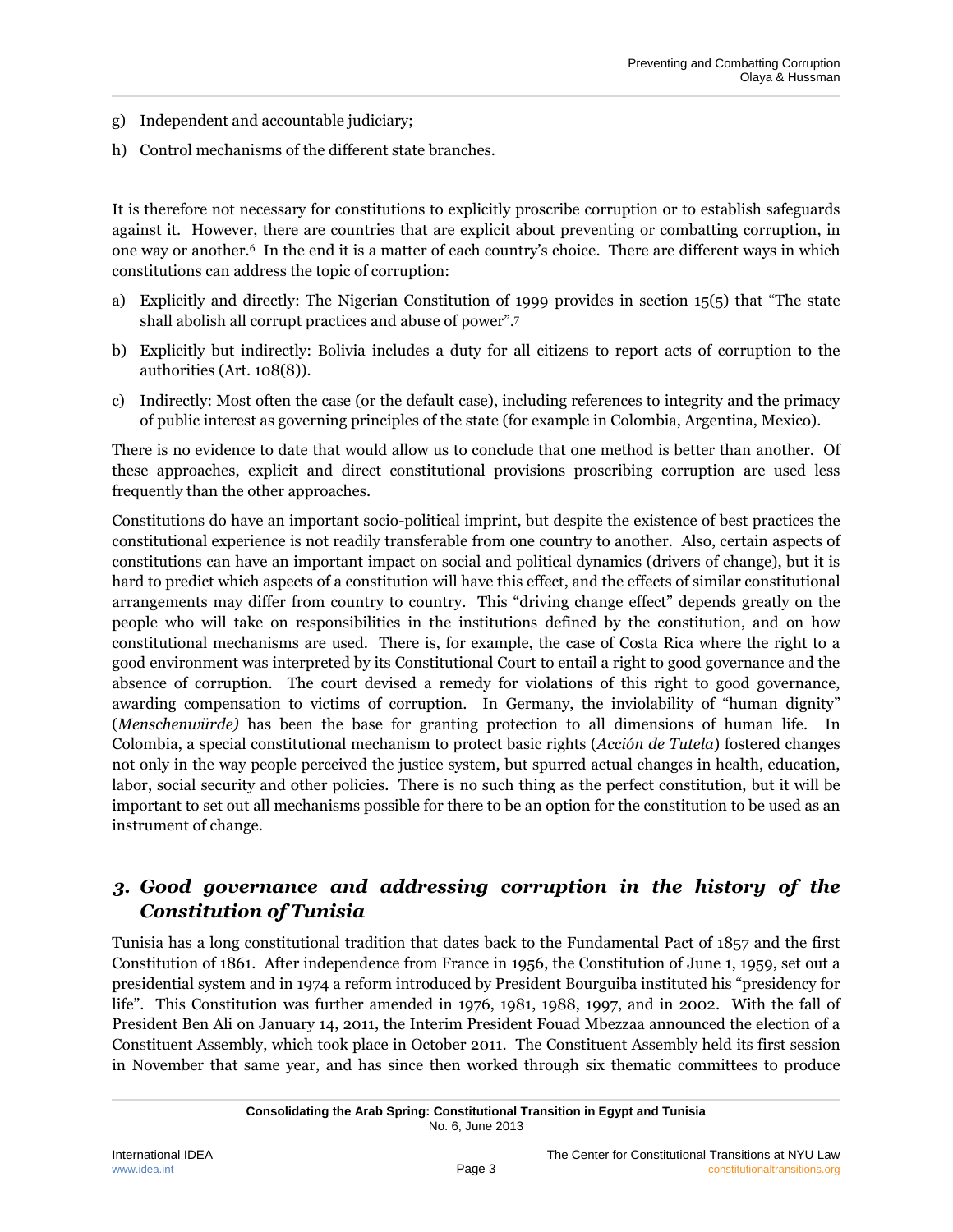three draft Constitutions, dated 14 August 2012, 14 December 2012, and 22 April 2013. The April 2013 draft Constitution builds on the earlier drafts, and, taking into account the range of alternative formulations proffered by the Committees and the Joint Commission for Coordination and Drafting, purports to resolve the uncertainties remaining in the previous drafts.

The Constitution of 1959 and its amendments contained many aspects necessary for good governance, including basic rights of expression and association. Many of these dispositions where however not fully implemented or interpreted, and were manipulated to sustain an authoritarian regime that ended up serving its own individual interest at the expense of the people of Tunisia.

The relevant question and the main challenge the Constituent Assembly faces, is therefore not only what to include, but how to conceive a constitution that will be applied and that will enable the people of Tunisia to shape and develop their institutions for the better. The law alone will hardly create any change, if it is not followed by actual practice.

# <span id="page-9-0"></span>**Part II: Considerations for the future Constitution of Tunisia**

In this section, we present suggestions for the Constituent Assembly of Tunisia to consider, with the objective of providing instruments and mechanisms to prevent and combat corruption. These suggestions aim in general at ensuring the separation of powers between the branches of government, enhancing the accountability of each and all of them, and ensuring transparency and openness in all state institutions. We first look at aspects relevant for the institutional design, the structure and organization of the state, and then at principles, values and rights which are the backbone of states and societies resilient to corruption and aspiring to good governance for all.

# <span id="page-9-1"></span>*1. Structure and organization of the state*

### <span id="page-9-2"></span>1.1 Cross-cutting issues

1.1.1 Separation of powers and accountability

<span id="page-9-3"></span>Perhaps one of the most fundamental aspects of good governance and the prevention and combatting of corruption is the separation of powers among the different state branches and their accountability. This is a cross-cutting issue, as the definition of separate functions alone does not guarantee the separation of powers. The separation of powers is crucial irrespective of what the final regime choice is, whether presidential or parliamentary, and the suggestions here are valid irrespective of the relationship between religion and the state.

The separation of powers carries two important consequences, applicable to both parliamentary and presidential systems, relevant in preventing and combatting corruption:

- a) On the one hand, it constitutes the first and most basic limitation of power to the organs of the state. Each of them finds their functions and authority restricted to their own purpose, and without the possibility of taking over each other's functions.
- b) On the other hand, it is the expression of (horizontal) accountability, whereby the legislature oversees the work of executive while the judiciary protects the rights of the people and ensures both the executive and the legislature abide by the constitution and the law.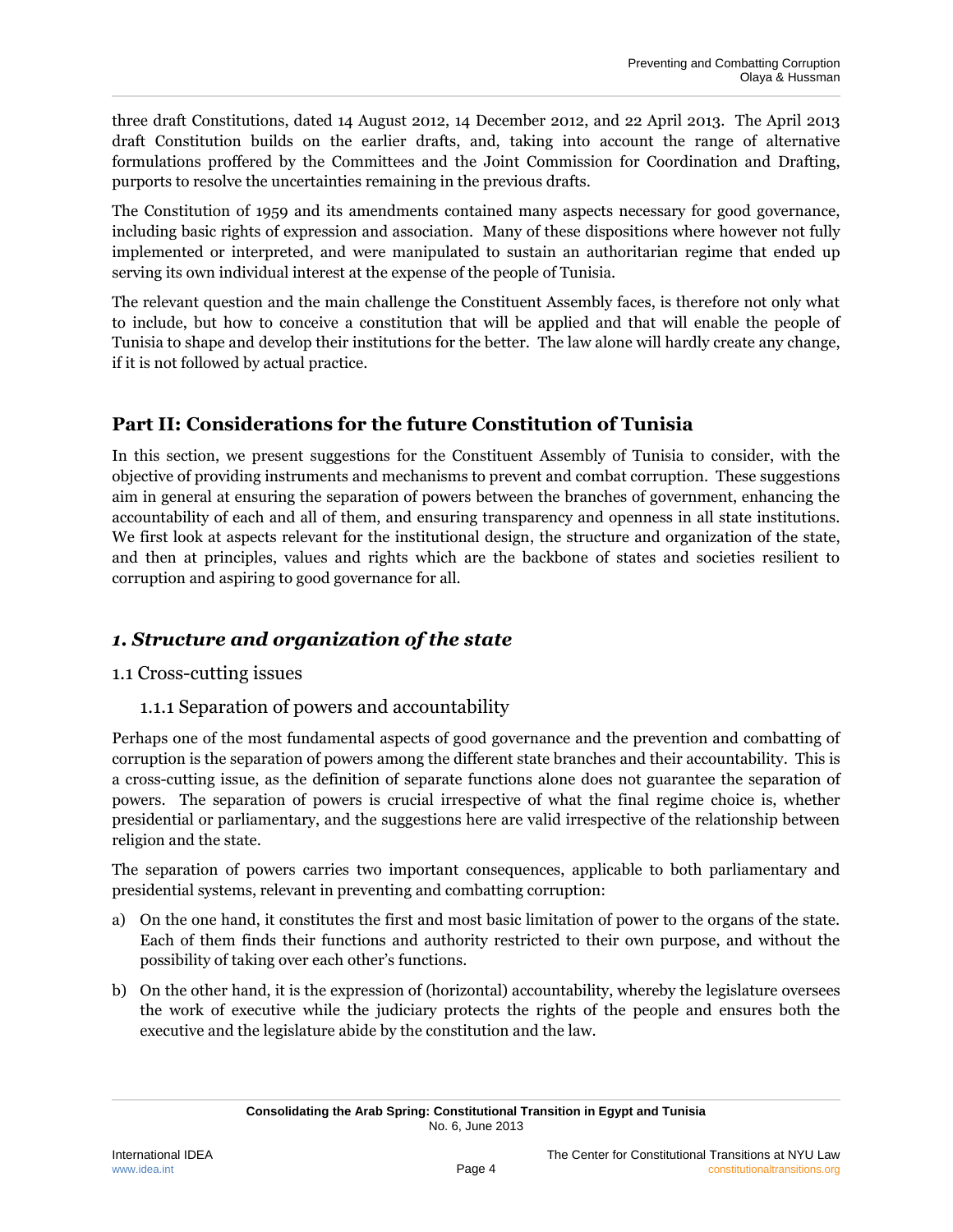The separation of powers can be expressed in different ways. The suggestions, which we include here for consideration, are not mutually exclusive, and our recommendation would be to consider all of them in the constitution in full as they cover different aspects:

- a) **As a principle governing the functioning of the state**: This can have two manifestations:
	- The explicit mention of the principle of separation of powers as governing the state structure (internal accountability).
	- In addition, some constitutions also grant the existence of dissent and opposition as a principle of the functioning of the state (external accountability).

The usefulness of including the separation of powers as an explicit principle is that it gives guidance in cases of doubt, serves as a reference for examinations of the constitutionality of measures developed thereafter, and can be of use in resolving eventual contradictions.

- b) *De facto* **and explicitly, in defining the structure of the state**: This includes three different aspects:
	- *The explicit definition of functions and responsibilities* of each branch of the state. This implies, among others, avoiding the assignment of judicial functions to the president, the prime minister or the legislature, and limiting the legislative (regulatory) powers of the executive.
	- *The election, designation or nomination procedures* for the heads of the main state institutions (see further below for each branch of the state). This is relevant as the main line of accountability is to those who elect or designate. The "controlled" should not designate their "controllers". This will be particularly relevant for institutions like the Audit Court (see § 1.5 below).
	- *Funding and financial management*. A dependency is created when the operating funds of an otherwise independent institution depend on the institution it is meant to control. This is particularly complicated in the case of the judiciary, but relevant also for the legislature. It is advisable to consider in the constitution rules for the budgetary processes and the budget management of each branch that provide for autonomy and voice for the independent institutions (veto or consultation rights for the budget of each institution, for example).
- c) **As a guarantee by the inclusion of legitimate mechanisms for dissent and opposition**: This includes providing in the constitution for citizen participation beyond voting in the elections, and also for guarantees for different political parties and their legitimate right to exercise opposition to government.

The reason for this lies in constitutional experience. Constitutions can design mechanisms for the separation of powers but how these will function in practice depends on the people exercising the authority entrusted to them. There are cases of parliamentary systems that operated in practice as authoritarian presidential regimes;<sup>8</sup> as well as cases where presidential regimes were curtailed by a stronger legislature. <sup>9</sup> It is also not possible to predict whether the separation of powers will be fully implemented or abused at some point in time. There is no "ideal system" whose sustainability can be fully guaranteed. It is therefore advisable to ensure the existence of an "external" control exercised via participation mechanisms, multiple political parties and the legitimate exercise of opposition. These mechanisms can function to balance, from the outside, imbalances on the inside of the state. It is also a way to provide voice for the people, and therefore also a source of stability.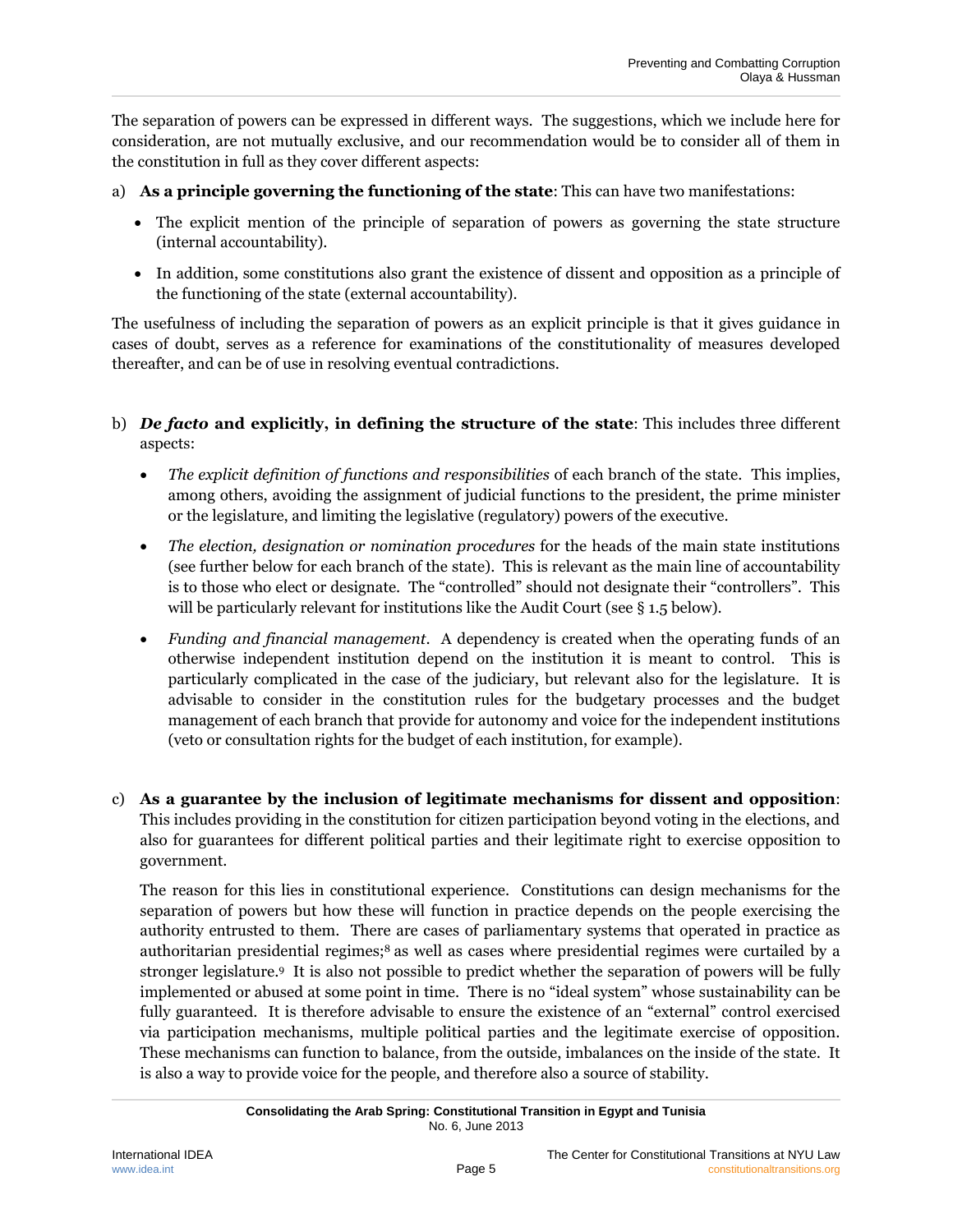- d) **By ensuring constitutional control**: It is the essence of a "rule of law" system of governance that all organs of the state should be subject to the constitution and the law, without exception. This can be made explicit as a principle in the constitution, and can be enforced by including a constitutionality control of all acts of all state branches.
- e) **By considering legitimate mechanisms for constitutional reform**: Constitutional reform mechanisms are an important instrument to allow constitutions to develop and adapt to social change. However, they require special parliamentary majorities and higher hurdles for reform to ensure they are the expression of a significant majority and not just a few or the executive. Constitutional reform mechanisms should also provide for referendums or open participatory mechanisms to initiate and validate changes with the citizens.
- f) **By avoiding contradictions**: Even well crafted constitutions, setting separate functions and clear nomination and appointment mechanisms for the heads of key state institutions, could be weakened in practice by contradictory mechanisms. This is why we suggest paying attention to all the above issues and their interplay. It is therefore advisable, particularly in the upcoming compilation and conciliation work of the Tunisian Constitution to examine the text as a whole and to ensure consistency throughout the text.

### 1.1.2 Concerning the exercise of public office and public officials

<span id="page-11-0"></span>Principles and duties governing the exercise of public power (and therefore at the core of preventing and combatting corruption) are applicable to all branches of the state and therefore a cross-cutting issue. At the constitutional level, it is important to include principles and mechanisms that will ensure the rule of law, accountability and integrity and also that the duty of public sector officials is primarily with the public interest.

With this in mind, it is advisable to consider the following:

- a) **Equal treatment**: Ensure that all integrity, transparency and accountability mechanisms and requirements are applicable to all public officials in all branches of the state including the president, the prime minister, parliamentarians and all court magistrates (this is also required by the UNCAC). In some countries the constitution foresees the existence of codes of conduct to which all public officials and parliamentarians will be subject (in Nigeria, for example). In others there are specific codes of conduct for high-level public authorities and parliamentarians (in Afghanistan, for example). It is not ideal, though, to set different standards for different public officials, as it complicates the application of the law and sends conflicting messages. In some countries the constitution envisions an independent agency in charge of promoting and enforcing compliance to the code or at least responsible for disciplinary behavior of civil servants. This function could potentially be assigned to the institution that would be responsible for corruption prevention (irrespective of whether it will be a specialized agency or not), the agency responsible for the civil service, a specialized public ethics body or the like. There is no evidence that designating this function to a specific body in the constitution has a positive impact on results. What is clear, though, is that exempting high-level officials from integrity requirements promotes misconduct and induces cynicism.
- b) **Immunity**: Immunity is thought initially to protect public officials from the arbitrary use of the law by others to hinder or impede their functions, or to compromise their independence. This is the case for high-level officials in all branches of power. Unfortunately, this purpose has been undermined and immunities abused, as government officials conceal corrupt practices under a shroud of impunity. The conduct of former President Ben Ali and his government amply illustrates how immunity can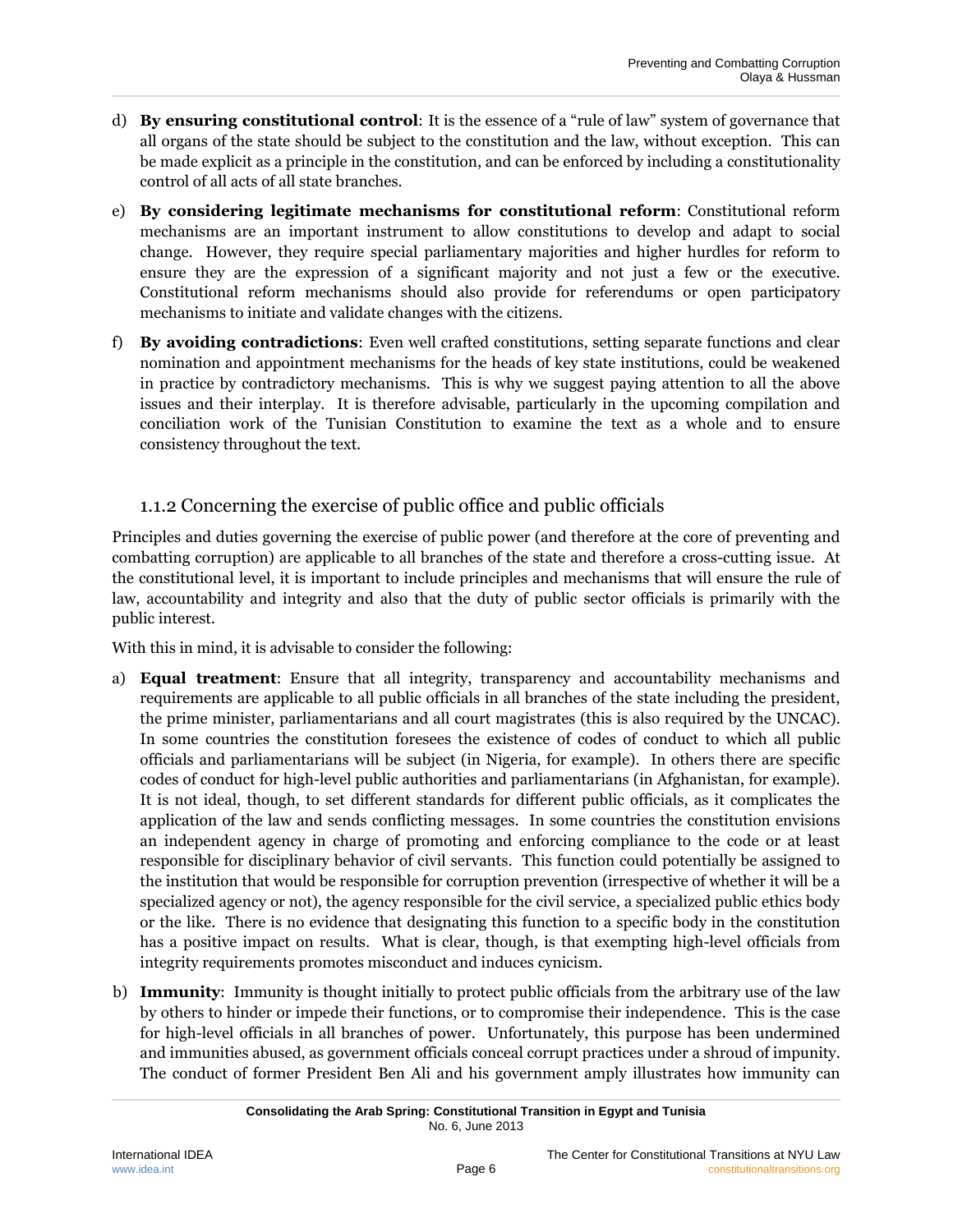breed corruption. However, this does not mean that immunities should be abandoned, as they play an important function in protecting public officials' freedom of action. Rather, the system should strike a balance to avoid abuse. It is therefore advisable to:

- Restrict the duration of immunity, usually to the term in office, and forbid lifetime immunity. Tunisia's April 2013 draft Constitution confers judicial immunity on the President "throughout his presidential term", and provides that the President "shall not be held accountable for acts executed as part of the office" (Art. 75). This suggests that the President's immunity for action taken in the course of presidential duties during the term of office will extend beyond the term of office, and that immunity for other acts applies only for the duration of the term in office. In our view, this would pose a risk for abuse. There are other mechanisms of presidential immunity that maintain its protective function while finding a balance between criminal and civil liability for official conduct and blanket impunity for officials, such as:
	- o Immunity during the time in office for all acts, executed as part of the office or otherwise, but not afterwards. This creates an incentive to behave well (fear of future sanction) while protecting officials during their time in-office from spurious accusations. This could entail a "buffer period" allowing immunity to extend for a limited period after the expiry of the presidential term, in order to prevent abuse by political contenders.
	- o Immunity for an extended period of time after the expiry of the term of office but with the possibility of terminating immunity (by the legislature in the case of the president and the prime minister) under explicit circumstances.
- There should be exceptions to immunity (so it is not absolute), particularly in cases involving crimes against humanity. To the extent that corruption can cause substantial damage to the people, it should be considered as a ground for exception.
- Consider mechanisms to avoid abuse. For example, for high-level officials (president, prime minister, parliamentarians or magistrates) the recourse to lift immunity could be issued by another branch of the state.
- Mirroring immunity is the right of pardon. Any form of pardon must be transparent and granted for explicit reasons determined beforehand by the law. The 1959 Tunisian Constitution contemplated a presidential power to grant pardons (Art. 48). The April 2013 draft Constitution continues to empower the President to grant special pardons (Art. 76), and also suggests through the requirement in Art. 68, although weakly, that pardons are subject to the terms set by the law. Ideally, a constitution would demand criteria of transparency and accountability and be explicit that pardons must be granted subject to criteria set out in the law.
- c) **Declarations of assets and interests**: The request for officials to present an asset and interest declaration when entering into office (and upon departure, change of role or on a yearly basis) is a common practice in many countries. It is aimed at preventing illicit enrichment as well as to detect potential conflicts of interest that need to be managed. It also facilitates prosecution in cases where fraud and corruption actually take place. Declarations of assets and interests need to consider the following aspects:
	- Effectiveness: it is paramount that a state authority is tasked with the collection, monitoring and random control of the asset and interest declarations.
	- Publicity: In some countries declarations of assets and interests are made public (in Norway for example) in others there is still the debate (like in the United States) and in others it is forbidden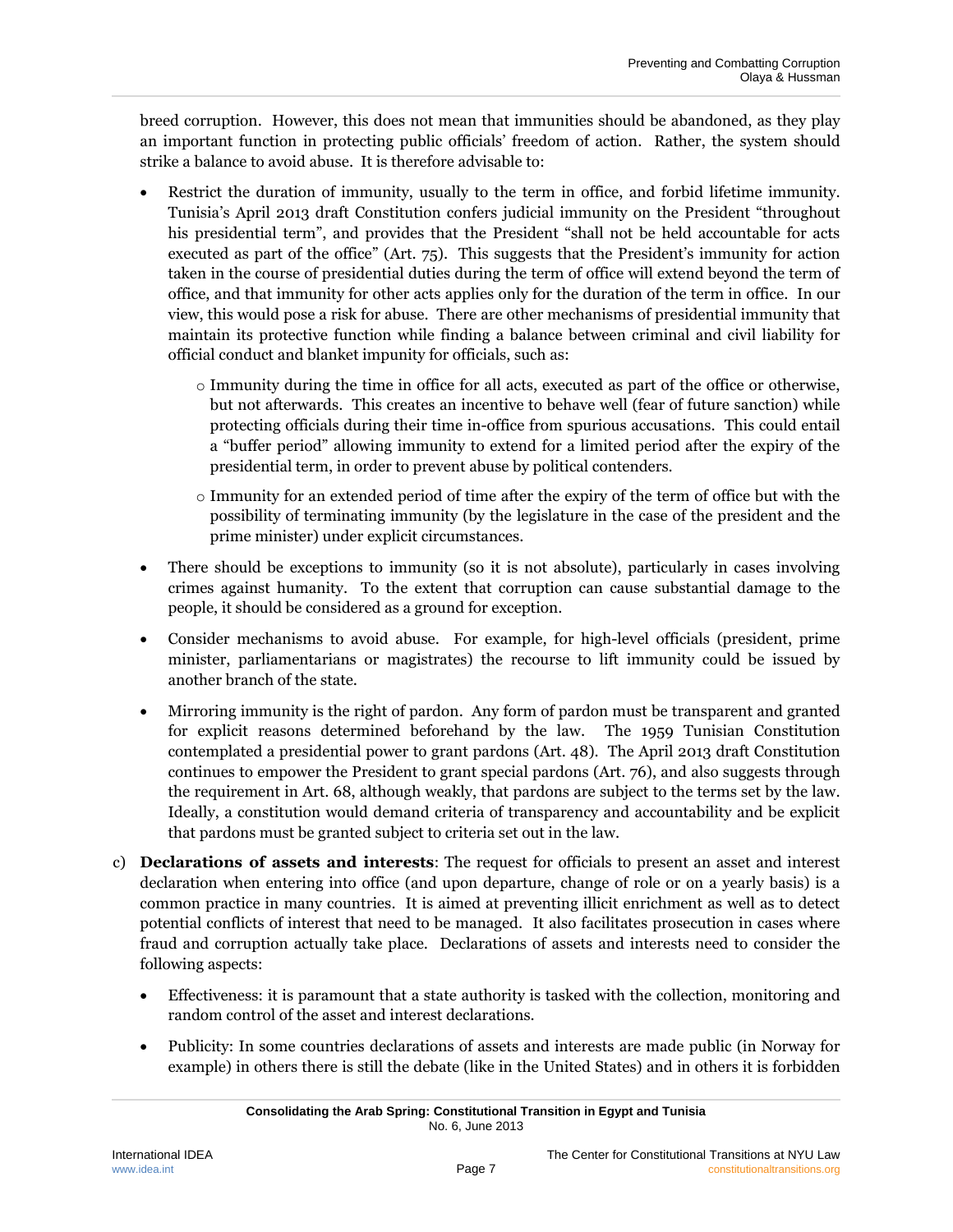(like in Colombia). As a general principle it is advisable that declarations of assets and interests are publicly accessible for them to fulfill their intended function.

 Equal treatment: In any case it is advisable that asset and interest declarations be mandatory for all high level and high-risk public officials (e.g. contracting or spending officials) without exception of hierarchy or area of work.

The concrete development of the system can be further regulated by the law. The details do not need to be included in the constitution, but the requirement that subsidiary legislation work out these details for high-level elected and appointed authorities,<sup>10</sup> leading civil servants, and those in vulnerable positions should be included in the constitution.

#### <span id="page-13-0"></span>1.2 The executive

There is no clear evidence on whether corruption risks are higher or lower under parliamentary or presidential regimes.<sup>11</sup> We are also not aware of any evidence or discussion on different risks in the division of roles between the president, the prime minister and the cabinet of ministers.<sup>12</sup> We recognize that corruption is a phenomenon that does not have ideologies and can affect all political systems, institutions and organizations. When it comes to preventing and combatting corruption, in regard to the executive, the following issues can be considered with reference to the April 2013 draft Constitution and in addition to the cross-cutting issues described above.

#### <span id="page-13-1"></span>1.2.1 The President:

- a) **Accountability to the legislature**: It is considered good practice to provide the legislature with a strong control function over the executive. Under presidential systems, this translates into the obligation of the president and the ministers to attend to information requests by the legislature. In a parliamentary regime, the control function is embedded in the capacity of the legislature to designate the president or prime minister and to issue orders and instructions. In this case it is advisable for a constitutional regime to include, for example, guarantees for multiple political parties to operate, the legitimacy of opposition, and an effective freedom of expression and association safeguarding democratic contradiction inside the legislature itself. Such measures avoid a blurring of the distinction between the legislature and the executive.
- b) **Accountability to the people**: Irrespective of the type of regime, the president should act with openness and transparency. This can entail the proactive provision of information about his/her activities and about the cabinet's activities (mirroring the right to access to information), and the inclusion of mandatory and public yearly reports to the legislature.
- c) The **power of appointing officials** is crucial: The April 2013 draft Constitution provides that the President will directly appoint senior officials within the Presidency and its affiliated institutions, will consult the competent parliamentary committee in making appointments to senior military and security positions and institutions affiliated with the Ministry of Defense, and suggests that the Prime Minister and the President will act jointly in making other senior appointments (Art. 76). Article 88 of the April 2013 draft Constitution suggests, however, that only the Ministers of the Interior and Defense will be appointed jointly. In general, it is advisable that the Constitution be more explicit and consistent as to whom the President will appoint directly, rather than referring only to "senior civil positions". In addition, the President should not be empowered to act alone in appointing heads of institutions that exercise oversight over the President or the executive, such as the Audit Court (see §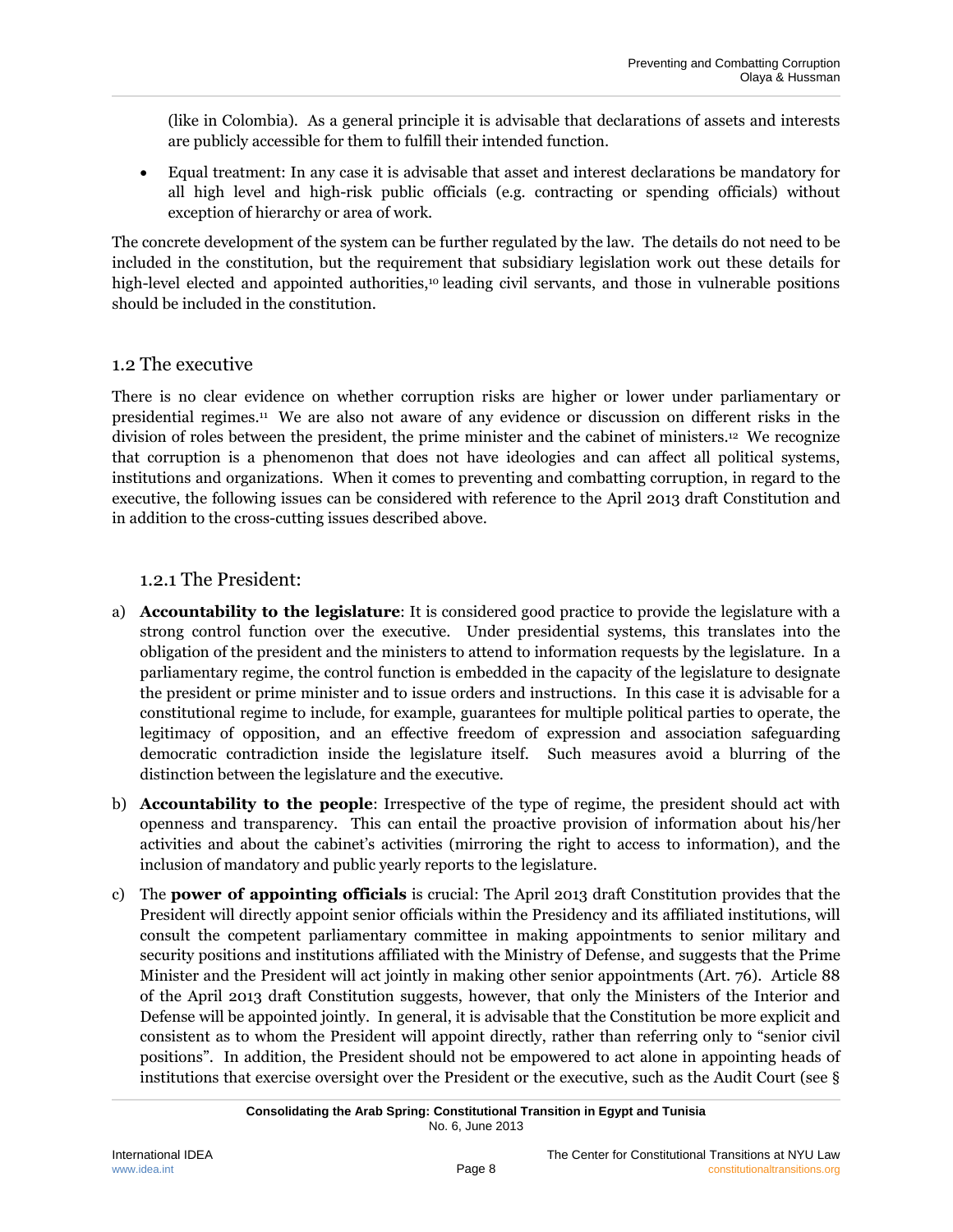1.5 below). A requirement that the President consult relevant parliamentary committees, as is required for appointments to military and national security positions, is a mechanism that could be used to minimize opportunities for executive "capture". While Art. 76 of the April 2013 Constitution requires that these positions be regulated by law, the Constitution would benefit from explicit requirements of openness, transparency and avoidance of conflicts of interest. These changes would help to prevent independent agencies from being captured by the institutions they are meant to oversee and hold to account.

- d) **Presidential immunity:** The April 2013 draft Constitution contemplates unrestricted immunity for the President (Art. 75), in similar terms to the provisions of the 1959 Tunisian Constitution (see § 1.1.2 above). It is advisable that certain restrictions to such immunity be considered, for example:
	- A restriction on the duration of immunity, usually to the term in office, and a prohibition on lifetime immunity.
	- The possibility of lifting presidential immunity, upon a decision of the legislature supported by a high qualified majority.
	- The lifting of presidential immunity in situations considered particularly harmful, such as where evidence exists of the President's participation in, for example, crimes against humanity, the use of torture, or cases of large-scale corruption and misuse of public funds for private benefit.

Limitations on the President's immunity and the circumstances under which presidential immunity can be lifted should be clearly stated in the Constitution. Specific legislative enactments should regulate procedural aspects.

### 1.2.2 The Prime Minister and the government:

<span id="page-14-0"></span>a) **Accountability**: The April 2013 draft Constitution considers procedural options for the appointment of the Prime Minister and government (Art. 88). It is important that under any scheme, the Prime Minister and the government in general remain accountable to the legislature, as Art. 91 of the April 2013 draft Constitution mentions. To be effective, it is important that this also entails specific reporting obligations on the part of the government towards both the president and the legislature, and the possibility of parliamentary oversight and meaningful debate of government policies in the legislature.

The April 2013 draft Constitution provides only for the convening of legislative investigation committees (Art. 65). It is disappointing that the rights of the Chamber of Deputies to summon members of the government and to pose written and oral questions, as well as the provision for parliamentary sessions dedicated to discussion of the government's policy, have not been retained from earlier drafts in the April 2013 draft Constitution.

- b) **Accountability to the people**: Irrespective of the type of regime, the prime minister should act with openness and transparency. This can entail the proactive provision of information about his/her activities and about the cabinet's activities (mirroring the right to access to information), and the inclusion of mandatory and public yearly reports to the legislature. Here also the need to act transparently and openly could be explicit.
- c) **The power of appointing officials** is crucial: It is advisable that the Constitution be more explicit as to which officials and functionaries the Prime Minister will appoint directly (see for example Art. 88 of the April 2013 draft Constitution), and that it does not empower the Prime Minister to appoint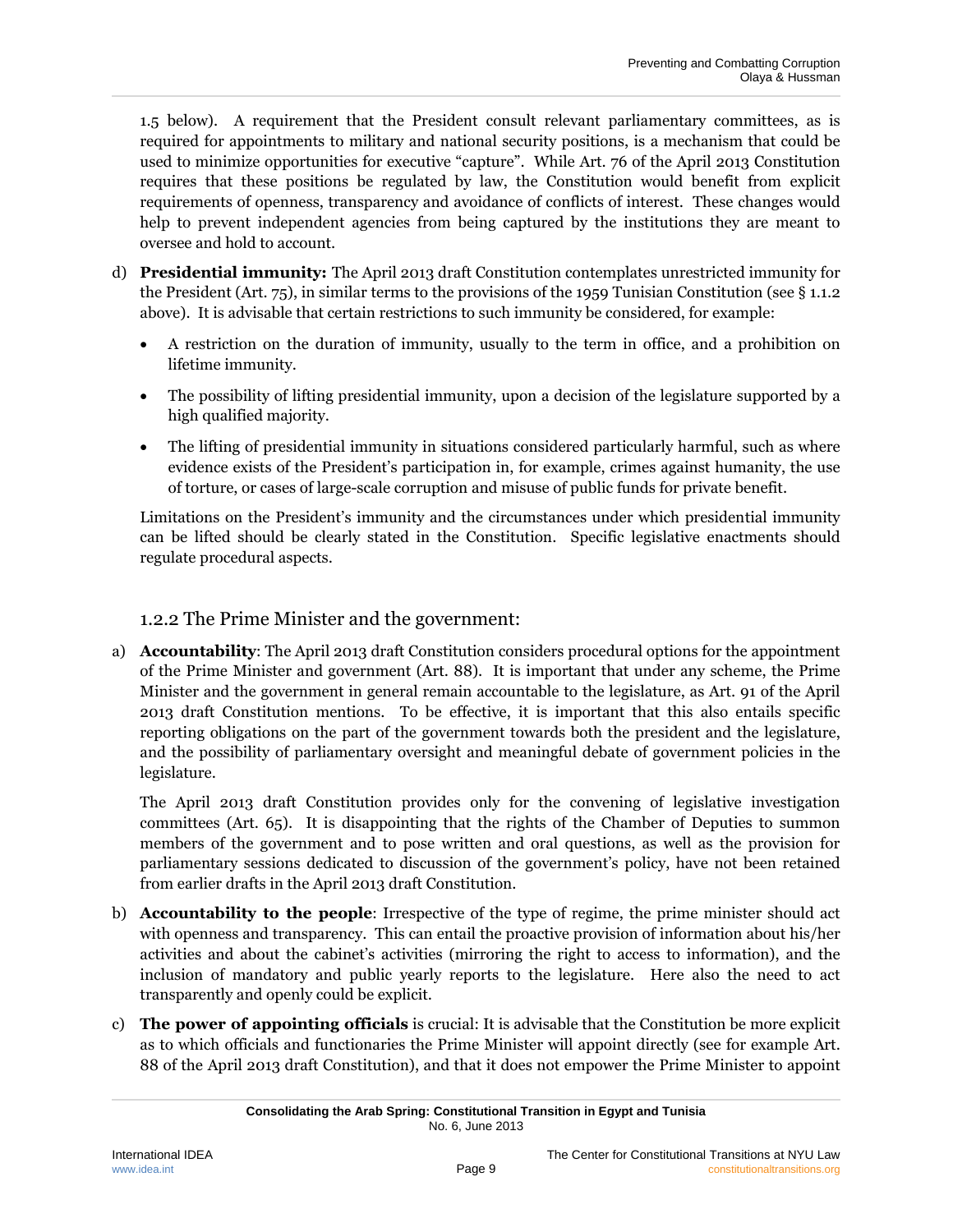the heads of the institutions mandated to exercise control and oversight over the Prime Minister and the government (Audit Court, Anti-Corruption Agency, etc.).

- d) **Conflicts of interest**: It is good that the April 2013 draft Constitution prohibits concurrent membership in the government and the Chamber of Deputies (Art. 92), as this helps for the separation of powers. It would also be advisable to establish incompatibilities with the exercise of public office in order to avoid conflicts of interest, while allowing activities that do not entail conflict (that can be regulated by the law for public servants in general).
- e) It is positive that the April 2013 draft Constitution **does not consider immunity** for the Prime Minister or the members of government.

#### <span id="page-15-0"></span>1.3 The legislature

#### 1.3.1 Accountability to the nation

It is positive that the April 2013 draft Constitution requires members of the Chamber of Deputies to take an oath that explicitly expresses the primacy of the public interest. Members of the Chamber of Deputies, upon assuming office, must "solemnly swear" to "work diligently to serve the nation" (Art. 56). The oath thus emphasizes that members of the legislature remain accountable to the nation for the work they are appointed to do.

#### 1.3.2 Financial independence

<span id="page-15-1"></span>It is desirable to secure independence at the administrative and financial levels of the legislature as the April 2013 draft Constitution does (Art. 51). However, it would be advisable to ensure transparency and accountability in the legislature's own financial and administrative management. For this purpose, different (but not mutually exclusive) options can be considered:

- a) Include an explicit reference to the responsibility that the legislature's own financial management will be exercised with transparency and accountability;
- b) Add a mechanism to control such administrative and financial management (that could rest on the Audit Court, for example);
- c) Require that the Chamber's budget (and its expenditure) be open and public. Further detail can be regulated by organic or statutory law;
- d) Require that plenary and committee meetings are open to the public, except for sessions that touch upon national security issues.

#### 1.3.3 Immunity

<span id="page-15-2"></span>The April 2013 draft Constitution considers immunity for the members of the Chamber of Deputies in two different situations:

a) Unrestricted (specific) immunity for "opinions or proposals suggested or for the work performed thereby because of the performance of the parliamentary functions thereof" (Art. 58);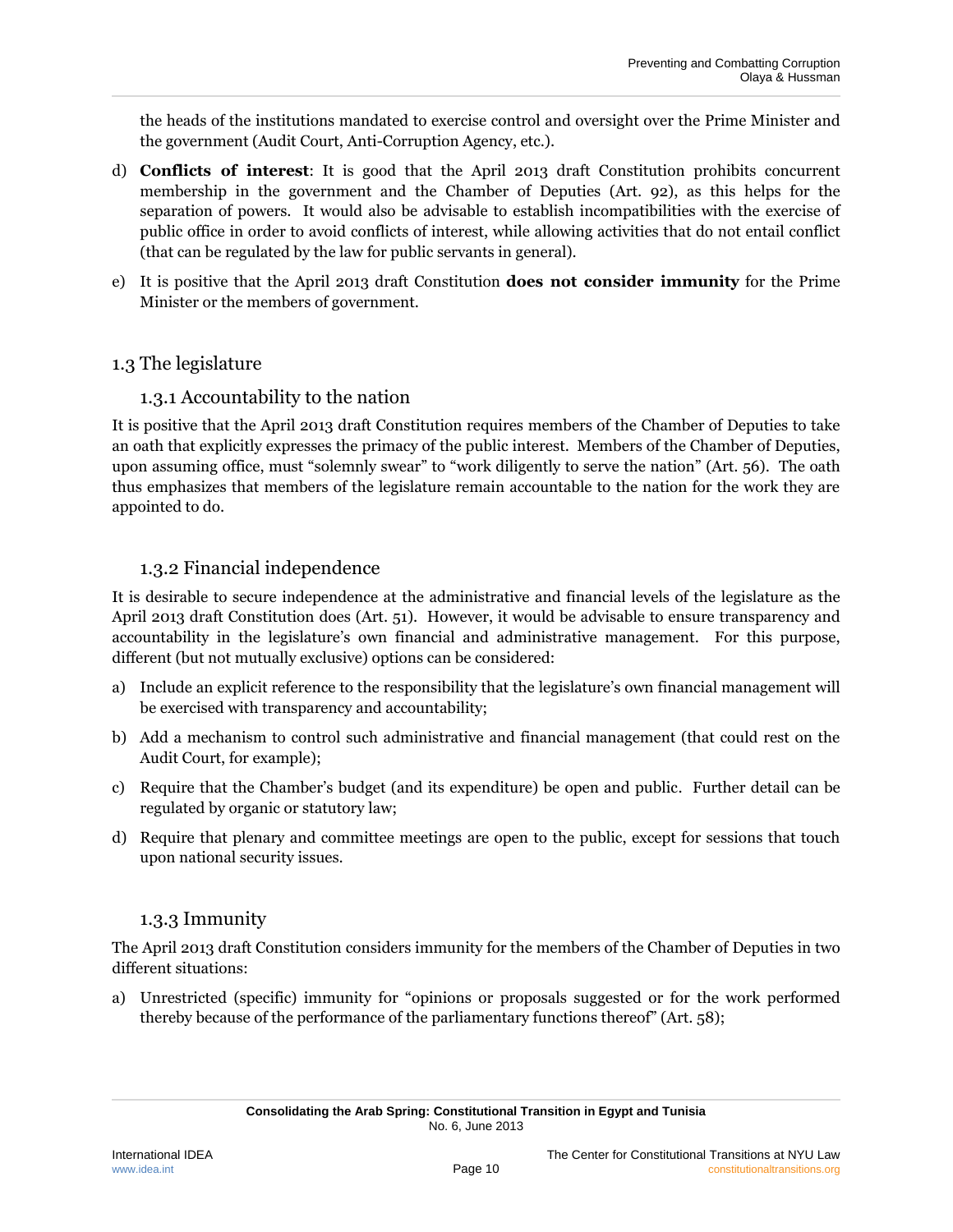b) Limited (general) immunity for crimes and misdemeanors committed during the term of office, but not related to official functions. This immunity can be lifted in terms of Art. 59 of the April 2013 draft Constitution.

It is important that the grounds and procedures to lift immunity be clearly defined. While the constitution could set basic criteria deferring the detail to the law, the April 2013 draft Constitution does not offer much guidance in this regard. It is advisable that the Constitution, or at least a law required by the Constitution, set these circumstances out. Provisions in the Constitution or in a law could include for example, criteria to distinguish between the specific immunity for behavior related to their role as Deputies from the general immunity for other behavior during the term of office; and could describe cases when immunity can be lifted, such as when the integrity of the Deputy is questioned (founded allegations of corruption, fraud etc.), mismanagement or misuse of public funds, crimes against the public administration, and crimes against humanity or violations of human rights.

Similarly, the procedure for lifting immunity should be spelled out. Two alternatives could be considered:

- a) That it be requested by prosecutors or investigating agencies and decided by the Constitutional Court or any of the High Courts. This option has the advantage of involving independent branches of state other than the legislature itself, thus reducing opportunities for the members of the legislature to act only to protect their own interests.
- b) That it be requested and decided by a qualified majority of the Chamber of Deputies. A high majority would ensure that different political parties would have to agree which reduces the possibility of abuse.

#### 1.3.4 Legislative openness

<span id="page-16-0"></span>It is advisable to set standards of transparency and openness as a general principle of operation of the Chamber of Deputies. Compliance with these standards ensures accountability, and strengthens the credibility and legitimacy of the institution. Openness includes among other things:

- a) Proactively providing timely, reliable and understandable information about its work (agenda, discussion and decisions).
- b) Holding sessions in public, with few exceptions in which case the topics to be discussed will be made public.
- c) Ensuring public participation. Participation enhances the credibility and legitimacy of institutions, and provides for political fairness and balance. Despite a declaration of popular sovereignty (Art. 3), the April 2013 draft Constitution does not contemplate the exercise of legislative initiative by the electorate. This is a change from Art. 55 of the December 2012 draft Constitution, which provided that qualified minorities of voters could submit draft laws for referendum or for consideration by the legislature. The excision of this provision, while we do not comment specifically, makes consideration of other forms of popular participation in the legislative process, like public and open hearings and expert opinions, necessary.
- d) Publicity of acts and decisions of the Chamber of Deputies.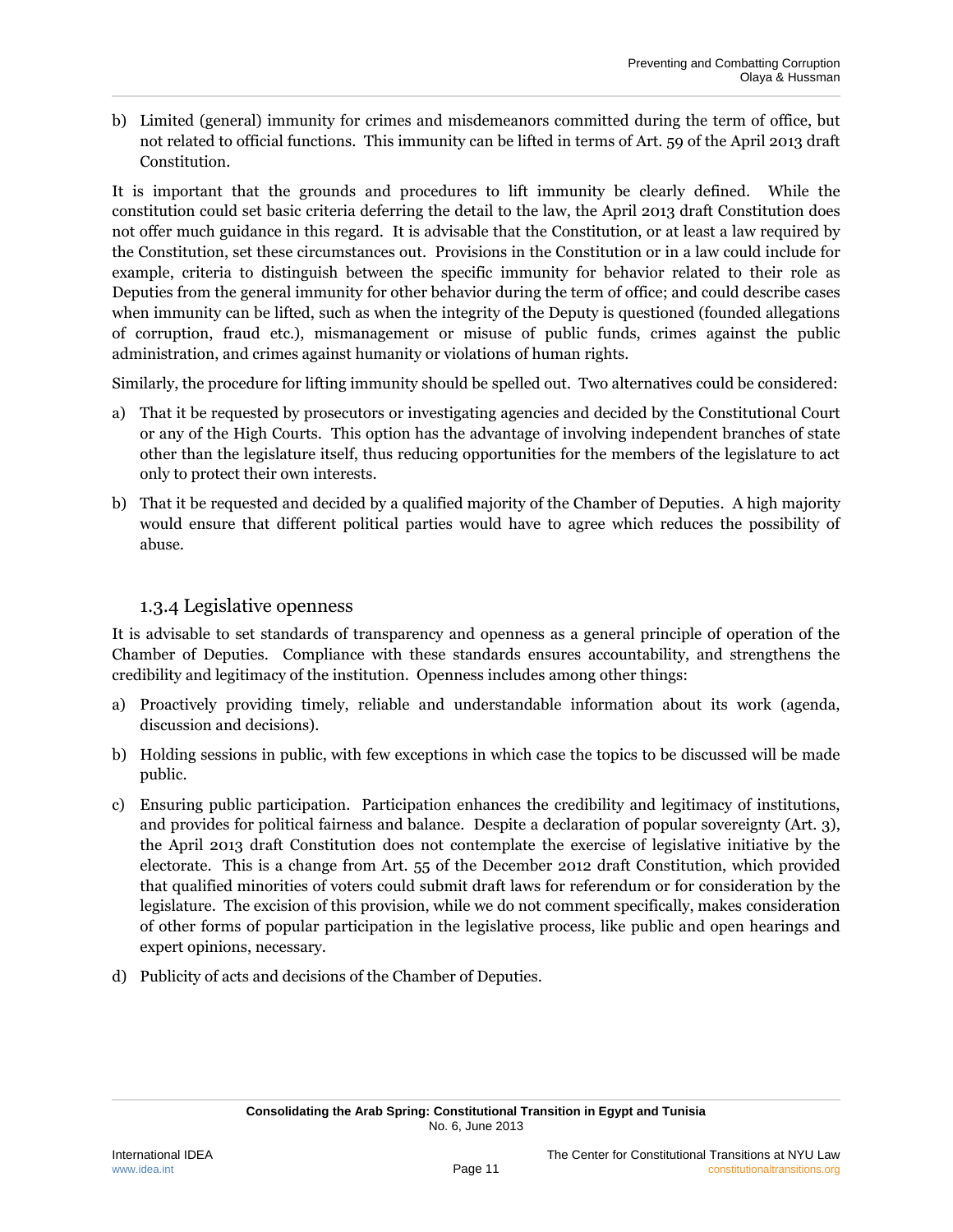### 1.3.5 Public budget legislative process

In regard to the process for debating and approving the public budget, (Arts 60 to 62), it is important to balance independence, accountability and expertise. With this in mind we make the following suggestions:

- a) Keep the requirement included in the April 2013 draft Constitution that the government is exclusively competent to present the budget law to the legislature (Art. 60). The provision in its current form prevents the President from introducing the budget law on his or her own.
- b) Keep the prohibition on the introduction of member's bills that pose charges on the public income or expenditure (Art. 61).
- c) Prescribe in the Constitution the establishment of a special Public Accounts Committee (similar to those existing in other African countries), specifically charged with following up on government's income, credit and expenditure.<sup>13</sup> Usually, membership of this Committee requires special public finance expertise. The work of the Audit Court can be linked to this committee by enabling it to request Audits and by asking the Court to report to this committee.
- d) It is positive that Art. 62 of the April 2013 draft Constitution requires an organic law to determine the procedures governing the enactment of the public budget (Financial Act) and, as we understand it, consequently includes this under the list of Organic Laws (Art. 68). This provides for stability in the procedures and should deter frequent changes. More generally, it is also advisable to ensure that the wording of the list on Art. 68, coincides with references to organic laws indicated elsewhere in the text.
- e) Ideally, the organic law could require the Financial Act and government expenditure to be made available and accessible to the public (access via internet, mass media, publications etc.). At the constitutional level, it will suffice to state that the principles of transparency and openness must govern the budgetary process.

#### <span id="page-17-0"></span>1.4 Judiciary

A strong and effective judiciary can make a difference and prevent and reduce corruption. The independence and accountability of the judiciary are perhaps two of the key cornerstones for its effectiveness. It is therefore also crucial when considering the prevention and combatting of corruption. Implementing independence and accountability of the judiciary is complex, and this section includes some recommendations taking aspects that are included in the April 2013 draft Constitution and including others that are not.<sup>14</sup>

#### 1.4.1 Accountability: Decisions in the name of the people (Art. 105)

<span id="page-17-1"></span>It is a relevant consideration in whose name and on whose behalf judges issue and execute decisions, because this indicates to whom judges are accountable. In this sense, it is more consistent with independence that judges issue and execute decisions on behalf of the people, departing from the Constitution of 1959, which stated that judges would issue decisions in the name of the people but would execute them in the name of the President.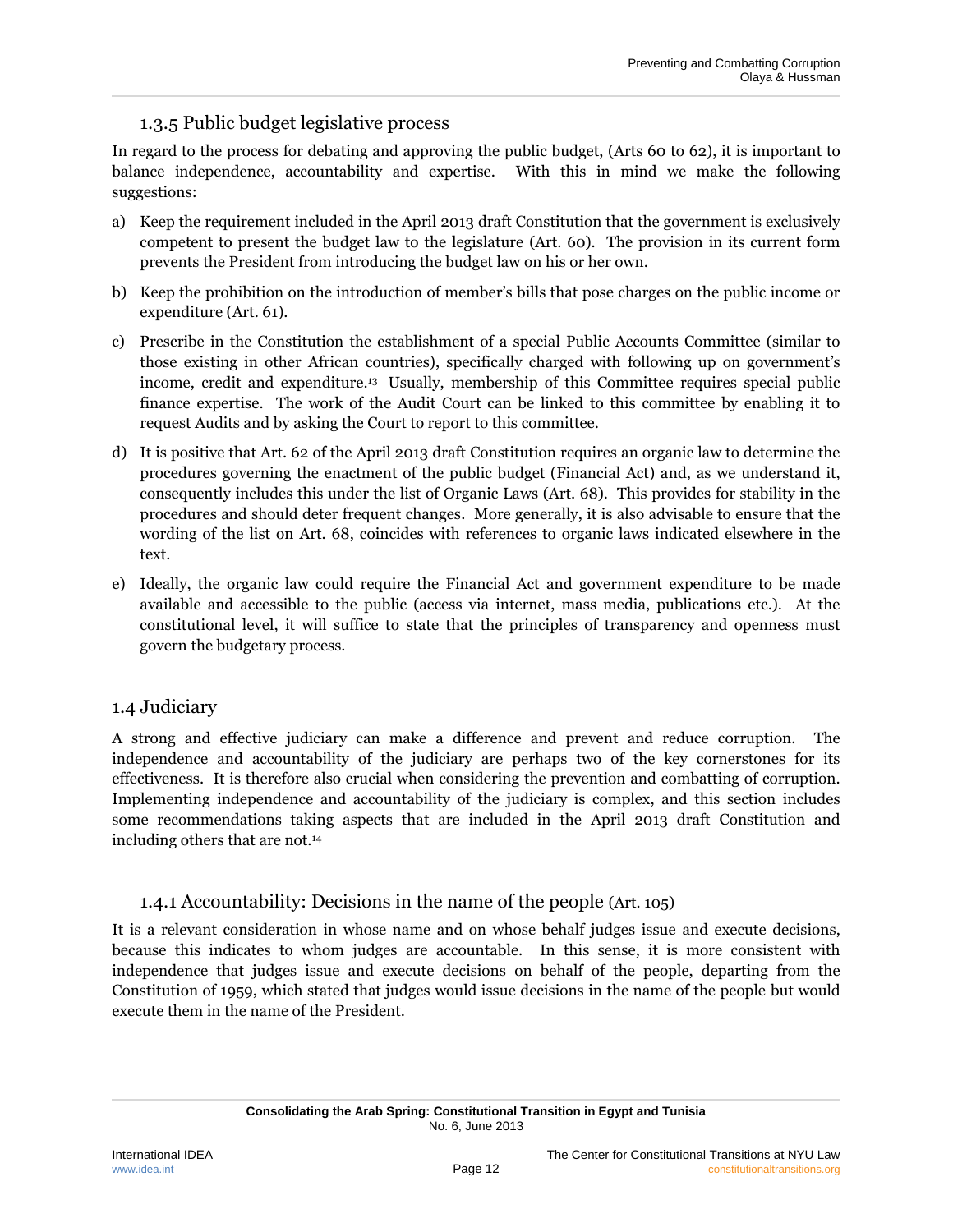### 1.4.2 Appointment

<span id="page-18-0"></span>One relevant criterion applicable to any appointment mechanism is the importance of preserving judicial independence. The greater the president's discretion in the nominations process, the greater the risks to judicial independence. Direct appointment of judges by a president creates risks of corruption in the form of cronyism, nepotism and conflicts of interest.

The April 2013 draft Constitution describes different appointment procedures for judges of the judiciary, administrative judiciary and financial judiciary on the one hand, and of the Constitutional Court on the other hand.

- a) **Judges of the judiciary, administrative judiciary and financial judiciary** "shall be nominated by virtue of an order made by the President of the Republic based on a similar opinion of from the Supreme Judicial Council" (Art. 100). A number of suggestions can be made to improve this mechanism:
	- The roles can be clarified. Article 100 of the April 2013 draft Constitution leaves unclear the extent of the President's discretion in nominating judges and the role of the Supreme Judicial Council: must the President nominate whomever the Supreme Judicial Council recommends, or is the Supreme Judicial Council's opinion merely advisory?
	- A two-tiered approach, whereby judges of the higher-level courts are appointed through a different process than judges in the lower-ranking courts, could help to reduce corruption and risks of capture. For this purpose, a combination of merit and political appointment processes could be used for high level courts while lower level judges or regional courts can be appointed by merit by the Supreme Judicial Council. This would establish a form of "judicial career" similar to that of the civil service. Combined with the "recognition" model of appointment for higher-level courts, this creates a form of "hybrid" judiciary that is increasingly common in many civil law countries.<sup>15</sup>
	- Other options to elect high-level court judges could be considered. One option is to involve the legislative branch, as with appointments to the Constitutional Court (see below). The Chamber of Deputies could be required to confirm the President's nominees for judicial posts, or vice versa.
	- A second option for appointments to the higher-level courts is to maintain the position set out in Art. 100, but clearly state the extent of the President's discretion as it relates to the opinion of the Supreme Judicial Council. Within this option, different alternatives could be used with varying degrees of presidential discretion, while preserving the principle that the appointment is not the President's sole decision:
		- o The Supreme Judicial Council nominates one candidate for each judicial vacancy, whom the President is obliged to appoint. This is a formal function, in which the President exercises no discretion;
		- o The Supreme Judicial Council nominates one candidate for each judicial vacancy, whom the President has the discretion only to appoint or to refuse to appoint, giving reasons for his or her refusal to do so, making them public and returning the decision to the Council for reconsideration;
		- o The Supreme Judicial Council nominates a selection of candidates for each judicial vacancy, from which the President must choose to appoint one judge.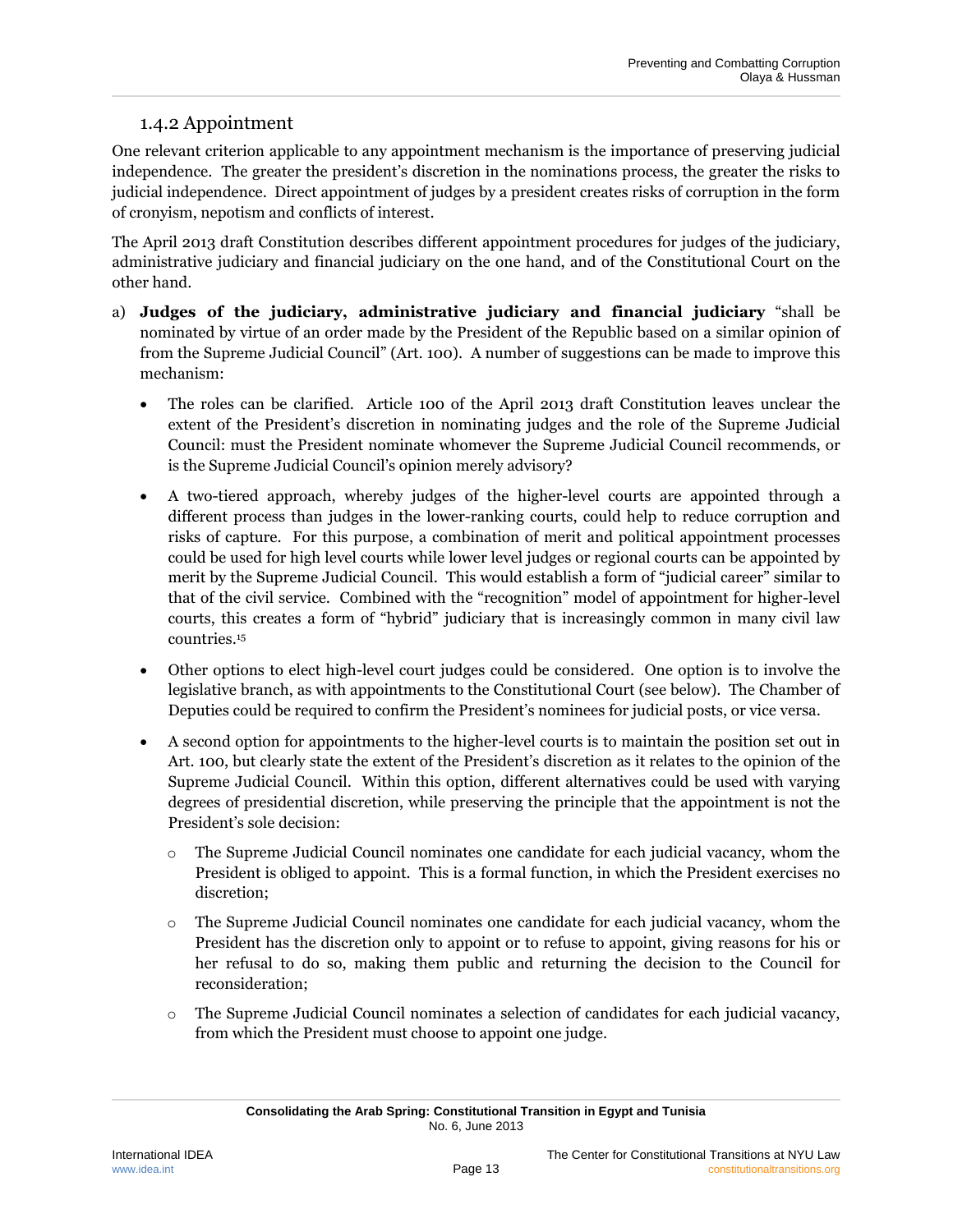In all cases the appointments should respond to merit and qualifications, and the appointments process should be public, open and transparent.

b) Appointments to the **Constitutional Court** are governed by a detailed process set out in Art. 112. The process involves the President, the Prime Minister, the Chamber of Deputies and the Supreme Judicial Council, and for this reason helps to ensure that the members of the Constitutional Court are not beholden to one site of political power. Article 112 provides further that the members of the Constitutional Court shall elect a president and a vice president from among their own number, while Art. 106 provides that the members of the Supreme Judicial Council shall elect the Head of the Council from among the member judges of the Council. These procedures strengthen the independence of these institutions, and should be retained.

#### 1.4.3 Term

<span id="page-19-0"></span>It is important that the term of the highest judges does not coincide with that of the President or the legislature. Ideally, the terms of judges of the higher-level courts, and the Constitutional Court in particular, will be staggered in groups. This means that not all members' terms would expire at the same time, and that for the first time, some Court members' terms will be longer than others. In this sense it is good that Art. 112 of the April 2013 draft Constitution foresees that one third of the Constitutional Court will be renewed every three years.

#### 1.4.4 Constitutional review of legislation

<span id="page-19-1"></span>Judicial review of legislation for its compatibility with the provisions of a constitution is another mechanism of accountability. The review of legislation for constitutionality ensures that the executive and the legislature abide by the constitution and the law. <sup>16</sup> The April 2013 draft Constitution contains procedures for constitutional review of legislation both before ratification by the President – "abstract review" (Art. 114(1)) – and after promulgation – "concrete review" (Art. 114(5)). Constitutionality review is thus a mechanism of ensuring that the laws in terms of which government officials operate are in line with the provisions of the Constitution. This helps to ensure accountability and adherence to the rule of law.

#### 1.4.5 General comments

<span id="page-19-2"></span>It is advisable to clarify which institution has jurisdiction over matters related to fraud and corruption in the administration. Normally it will be criminal courts. Many countries also create sanctions via civil and administrative law. At the constitutional level, only the different types of courts, their jurisdiction and competency need be stated. In some cases, constitutions mention that crimes against humanity and the misuse of public funds are not subject to a statute of limitations (the possibility of trial will not expire) – this is an advisable provision for Tunisia as well. Should there be a special institution in charge of investigating and/or prosecuting corruption, the jurisdiction between this body, the ordinary prosecuting authority, and the judiciary, should be clarified.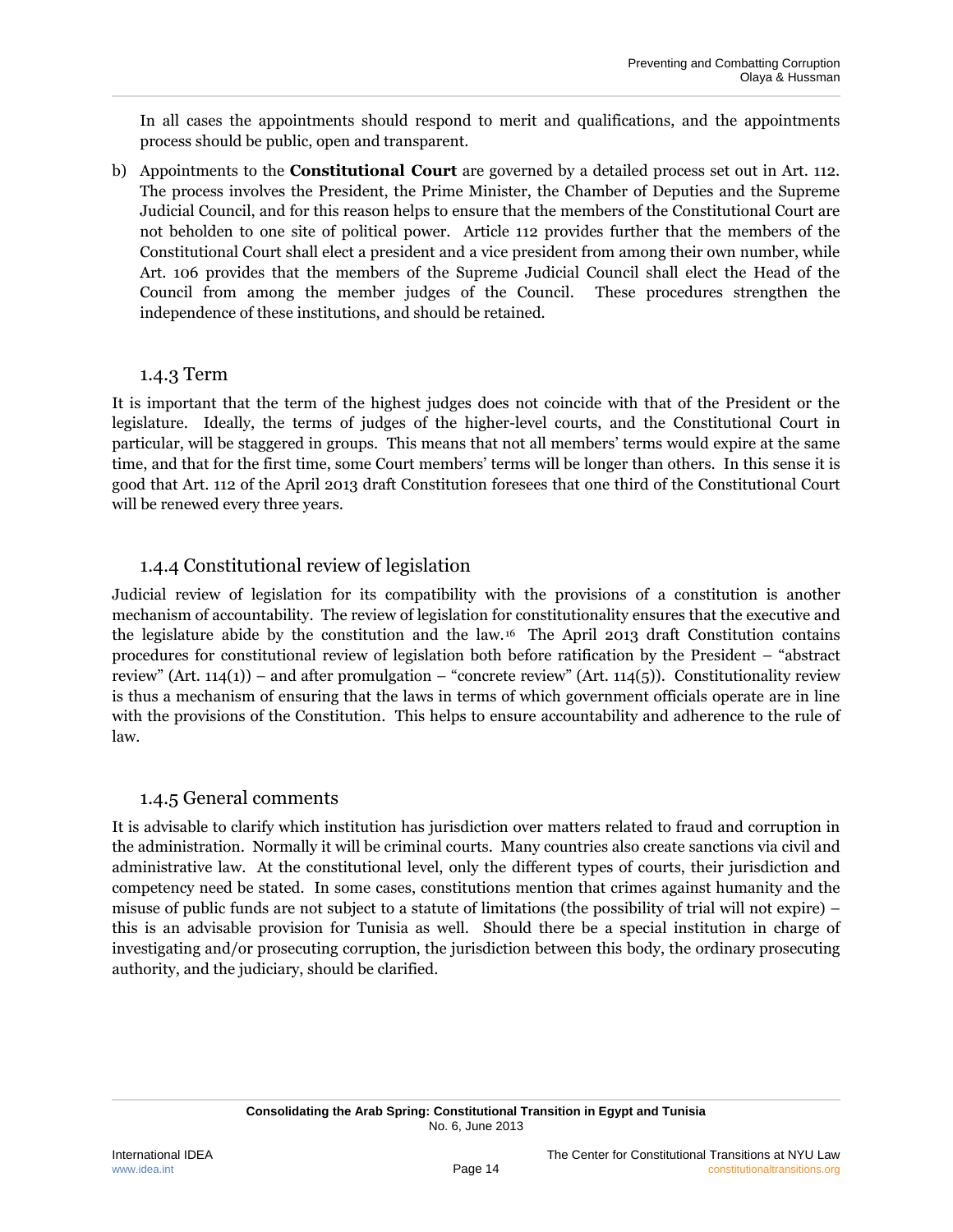# <span id="page-20-0"></span>1.5 The Audit Court and other independent oversight and control entities at the national level

The April 2013 draft Constitution considers the Court of Audit (referred to internationally as a Supreme Audit Institution or SAI) as part of the "Financial Judiciary" (Art. 111), with the function of supervising the sound spending of public funds in accordance with the principles of Sharia, effectiveness and transparency, preventing errors in public fund management, assisting the legislature and executive powers in the passage and execution of financial laws, and preparing annual and special reports submitted to the President, Prime Minister and Chamber of Deputies. These reports must be made public.

The SAI is a key institution in any country with a relevant role in preventing and combatting corruption, particularly as it deals directly with the use of public funds. In the following discussion we present some considerations with reference to the model as it currently stands in the April 2013 draft Constitution and taking into account good practice from elsewhere.

#### 1.5.1 Institutional arrangements

<span id="page-20-1"></span>There are different institutional models for SAI's around the world, each with different advantages and disadvantages partly depending on the specific country context and also on the type of regime (parliamentary or presidential). In any case, the most important characteristic is its independence; the SAI should not belong to the executive or the legislature (and could be placed outside the judiciary, almost as a different – fourth – power of the state) and should be a separate independent body.

In the German model, for example, the Audit Court (*Bundesrechnungshof*) is set up independently outside the three branches of the state. As such, it has no adjudicative power but its reports and recommendations are mandatory for the government and the legislature to act upon. In France, the Court of Accounts is also set up independently, but it belongs to the judiciary and has quasi-judicial powers, with its own prosecutors who are civil servants. The French model requires instituting a complete investigative and decision-making infrastructure but it has enforcement authority, while the German SAI works more closely with the other state institutions, is less complicated in its structure, and derives its power from the requirement that the government and legislature follow its conclusions. In the Commonwealth model (followed in many countries in Africa), the SAI is appointed by and responds to the legislature, focusing more on financial auditing and less on compliance with the law. Auditors are not considered civil servants.<sup>17</sup> In looking at the proposals contained in Art. 111 of the April 2013 draft Constitution, the model proposed looks closer to the French model. This has the advantage of clarity, in assigning judicial functions only within the judiciary; and the advantage of effectiveness, in ensuring sufficient powers to adjudicate. The disadvantages of this model are, first, that as the proposed Audit Court is institutionally within the judiciary, it is not independent enough to scrutinize the management of the funds of the judicial branch; and second, that building the structure of the institution can be cumbersome and risks inefficiency.

### 1.5.2 Key elements of the audit institution

<span id="page-20-2"></span>No matter what model for an Audit Court is finally chosen in Tunisia, the following are in our view key points to consider under any of them:

a) **Independence**: This entails different aspects: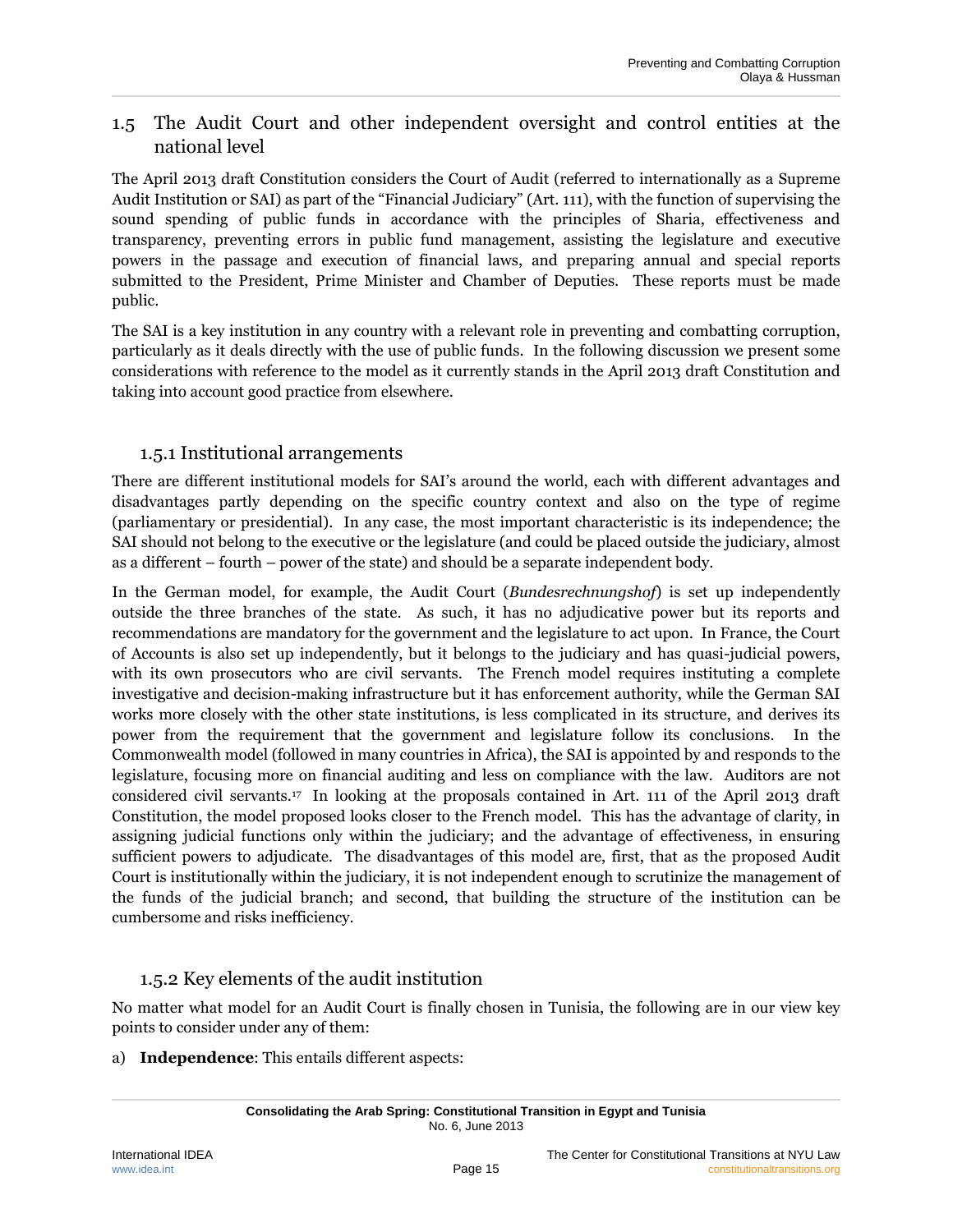- *Autonomy*: the Audit Court requires its own recognition as a legal entity even if it is considered to have judicial powers. The April 2013 draft Constitution provides legal-entity status only to the Judicial Council. It would strengthen the Audit Court to have this status as well.
- *The capacity to determine its own activities*: this is an important and perhaps defining source of independence (i.e., it can decide on particular topics, themes or institutions to control within its mandate).
- *Appointment process, status and tenure*: To ensure independence, it is better if the three branches of power participate in the nomination and appointment process of the head of the Audit Court (or the Board members should the SAI be headed by a committee); its appointment could be left, for example, to the Judicial Council upon nominations by the President and the Chamber of Deputies. The tenure must be fixed and made to be different from the legislative and executive election cycles. The tenure can only be interrupted by the decision of the Constitutional Court or the Chamber of Deputies by a qualified majority. Ideally, the status of the Head of the Audit Court would be similar to that of ministers or High Court judges.
- b) **Clarity of mandate**: It is not clear what type of audit or oversight functions the Court of Audit will perform. The effects of the Audit Court's findings also need to be clear and set out in advance, in order to give the institution strength and power. Article 111 of the April 2013 draft Constitution is not clear on whether the Audit Court will issue semi-judicial decisions on its own, or if it will issue reports with mandatory (administrative) impact. The Constitution should define this and the above points and leave the law to determine the internal organization and procedures.
- c) **The advisory role**: The SAI often acts in an advisory capacity to the legislature and the executive. This is more common in the German model than in the French one. It is easier to implement if the institution does not exercise judicial powers, as the advice will not be taken as pre-judgment, is not confused with self-enforcing recommendations and leaves options open to governmental discretion. The scope of the advisory role the SAI plays depends on the preferred nature of the organization. It entails a preventive role that is also relevant and enables the institution to engage constructively with other entities.
- d) There are different alternatives with regard to the **reports the Audit Court provides to the legislature and the executive** and these need to be made explicit:
	- The Audit Court should have authority to review and control all entities that manage public funds (the executive, the president's office, the legislature, the judiciary and publicly owned companies). This should be irrespective of the final regime choice.
	- The Audit Court can communicate with the legislature and the executive through its ordinary reports, which can be of different types:
		- $\circ$  An annual general report which is made public (along the lines already mentioned in Art. 111 of the April 2013 draft Constitution). The requirement that these reports be made public should be emphasized.
		- o Individual reports addressed to each audited institution. These reports are directed to the management of the institution and should be made public together with the management's response.
	- In addition, the Audit Court can be requested by the legislature or the executive to produce special audit reports. It is advisable also that the Audit Court can produce special reports outside the ordinary controls upon its own decision.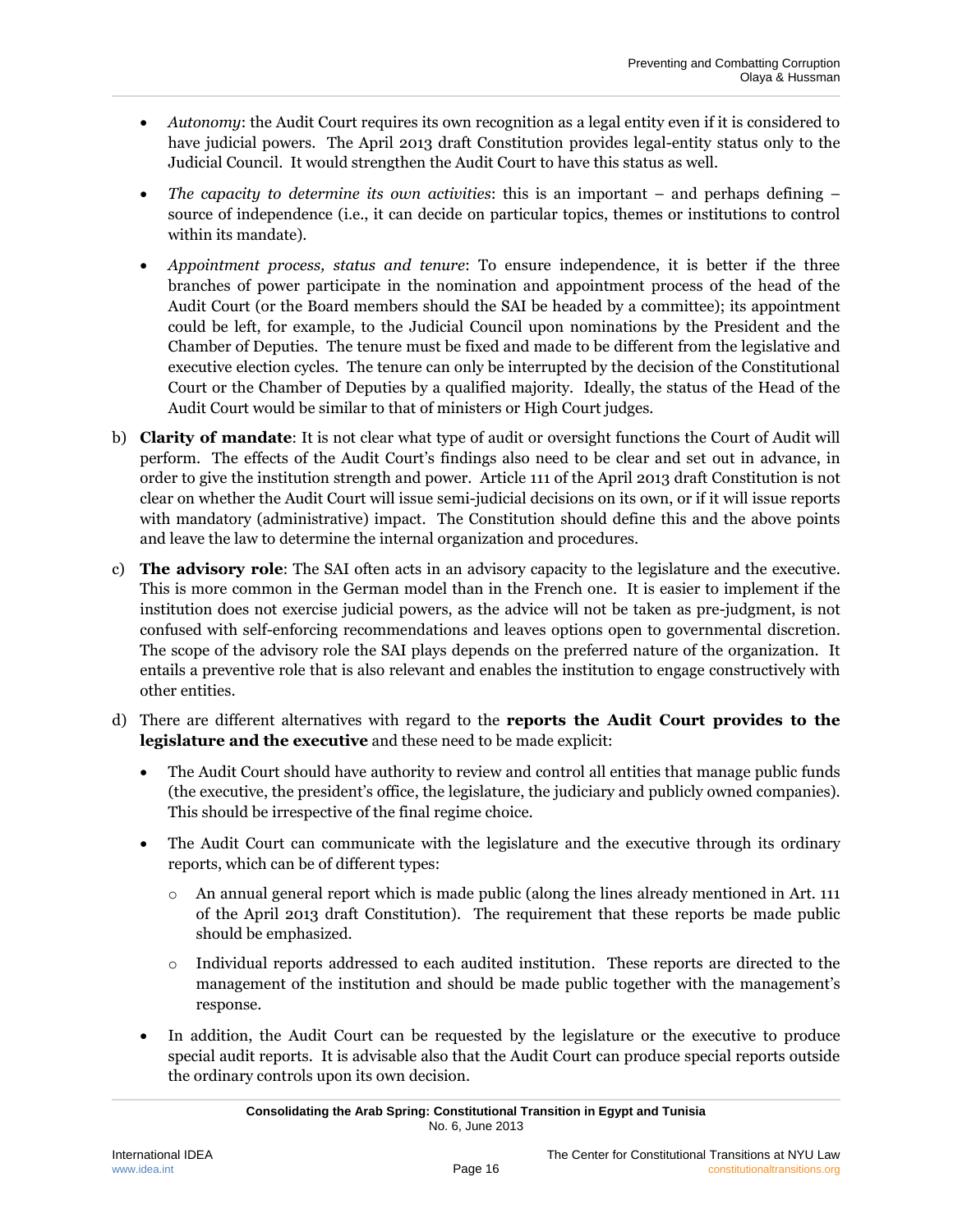## 1.5.3 Regional and local government control

<span id="page-22-0"></span>The control scheme at the national level needs to be replicated at the regional and local level, with equivalent control agencies. Depending on how decentralization will be organized, there are different models for instituting control agencies at the sub-national level. In some cases there are separate entities at the sub-national level whose heads are appointed by the sub-national executive and/or councils. No matter which model will be chosen, it is advisable that sub-national supreme audit institutions are organically linked with and report to the national level entity, so that there is coordination and quality control.

#### 1.5.4 Accountability

<span id="page-22-1"></span>One difficult issue with independent control institutions is the question of who controls the controller. First of all, the appointment of their officials needs to be done transparently and with extra scrutiny to select people based on merit. Second, the budgets and operations of SAIs need to be transparent, and SAIs should be held publicly to account for their results and use of resources, just as any other public institution. Third, their accounts need to be reviewed by an external auditor, which could be either a private external auditor or an auditor engaged by the Judicial Council.

Finally, other control agencies could be envisioned to oversee and control civil service functions, strengthen their capacity and ensure the compliance of all public officials with the code of conduct.

#### <span id="page-22-2"></span>1.6 Decentralization: local and regional entities<sup>18</sup>

There is no clear evidence as to whether decentralized systems pose greater or lesser corruption risks. What is clear is that they are prone to different corruption risks. The importance of decentralization is more related to efficiency, service delivery and development, often underscoring that more empowered and responsible regions are able to promote growth, equality and quality of life, while the national government serves a coordinating and assurance function.<sup>19</sup> How decentralization is implemented (its governance arrangements and in particular the devolution process and the time allowed for this) affects the actual outcomes. Here we include a few considerations in regard to regional and local authorities:

- a) Ensure autonomy goes hand-in-hand with responsibility and capacity. The main aspect of the relationship between the central and the local governments turns on how public funds are mobilized, allocated and spent. All of these processes are prone to corruption and unfortunately there is considerable evidence that decentralization "decentralizes" corruption, in particular if the process does not take into account the required time to build local institutional capacities and systems. While this should not divert attention from decentralization, an effort needs to be made in the design of ground rules. These ground rules can be generally set by the constitution as principles and goals leaving the further development of them to the organic statutes; among those rules, one can consider the following:
	- Ensuring that local governments' budgets include a mix of local and national incomes, as provided for in Art. 127 of the April 2013 draft Constitution. Some constitutions establish criteria to allocate national funds among local and regional divisions, for example proportional to the number of inhabitants, the quality of life conditions and each region's own contribution to the nation's finances.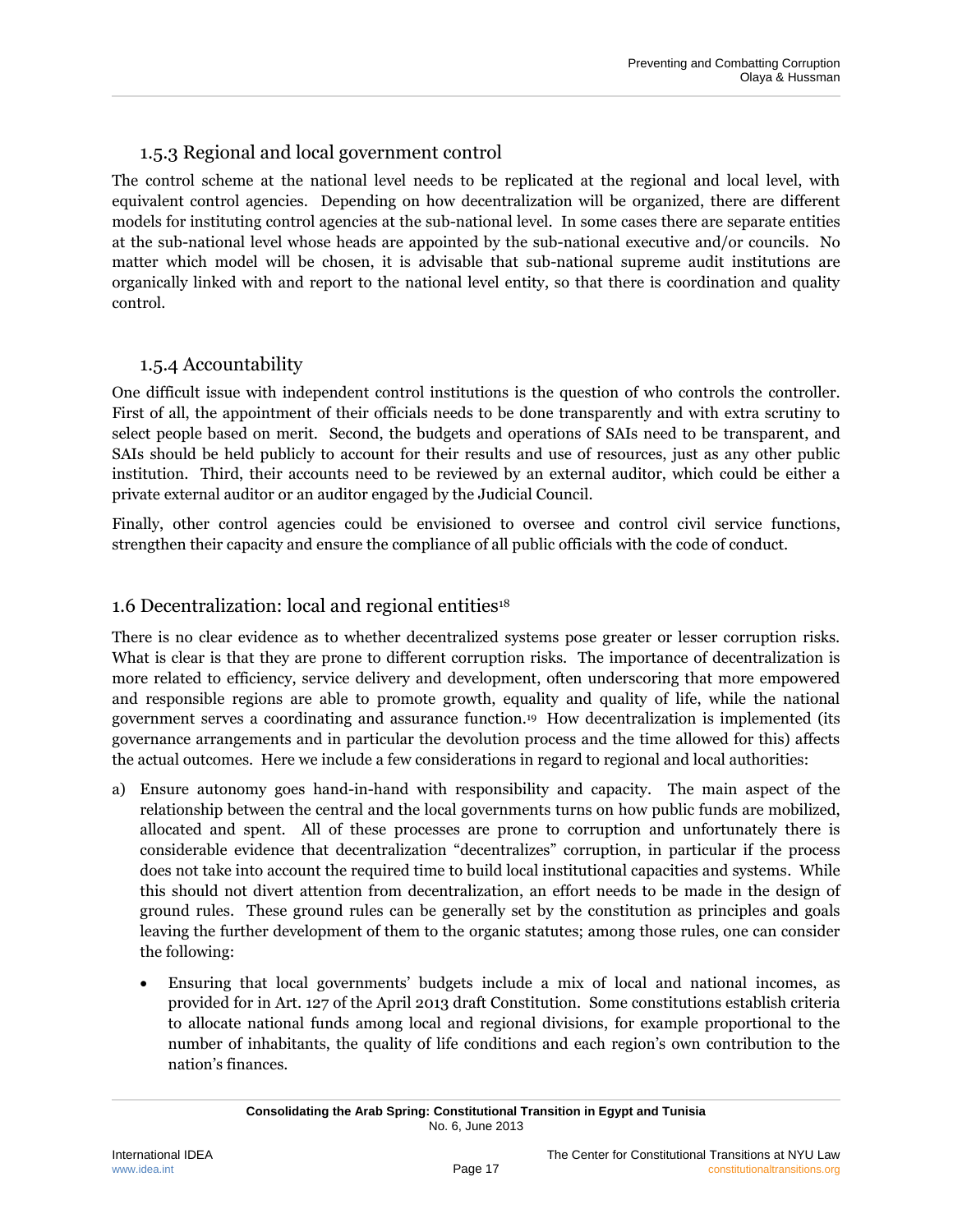- Local government debt can only be admitted within the limits of the national budget, or under certain procedures that enable for economic authorities for some control.
- Regional and local governments are responsible for the well being of their people and should ensure that basic needs be satisfied and public goods and services provided.
- There should be mechanisms to ensure coordination between the local and the national level.
- Local governments should be encouraged to coordinate among themselves, particularly for the design and delivery of infrastructure projects.
- b) Ensure openness, transparency, participation and accountability of local governments to their people.
- c) Consider establishing jurisdiction for the Supreme Audit Institution at the local and regional level, which can also be exercised in a decentralized way.
- d) Envision in the Constitution a transitional regime while the decentralization law is put in place, enabling local governments to start preparing for more responsibilities.

### <span id="page-23-0"></span>1.7 Electoral institutions, political parties and campaign finance

Election processes that are effective, transparent, free from fraud and perceived as legitimate contribute to good governance. Encouraging and allowing dissenting opinions from outside the government helps in this respect too. Civil society in general as well as political opposition should be free to express dissenting opinions. It is therefore important to establish institutional mechanisms at the constitutional level for these purposes. Such mechanisms include citizens' rights of freedom of expression and political opinion, and government's duty to recognize political dissent. Further, the rules and procedures of the electoral system itself must seek to minimize corruption within the electoral and political party system as such. The following recommendations are made in light of what is currently included in the April 2013 draft Constitution:

- a) The independence of the Electoral Authority is crucial. Articles 119 and 120 of the April 2013 draft Constitution establish good mechanisms to safeguard this (appointment, tenure and replacement). It is advisable to request that the Authority will behave openly and transparently and that its reports will be publicly available.
- b) Political party institutionalization. The April 2013 draft Constitution includes the right to political association and to establish and join political parties, syndicates and associations (Arts. 30 and 33) but does not conceive mechanisms to implement the right or a structure within which the right can be enjoyed. The Election Authority could exercise functions of registering parties as well.
- c) Political party finance is a source of corruption and influence but also a necessary mechanism to ensure that political parties can exist. The Constitution can leave the law to regulate the matter but could require minimum standards, such as the need for contributions to be known publicly.
- d) Some countries include guarantees for political opposition (like appointment of representatives of the opposition in certain positions, including oversight institutions, parliamentary committees etc.).

### <span id="page-23-1"></span>1.8 Specialized institutions to prevent and combat corruption

Contrary to the widespread common belief that specialized anti-corruption bodies are effective in combatting corruption and that they are mandatory under UNCAC, there are arguments both for and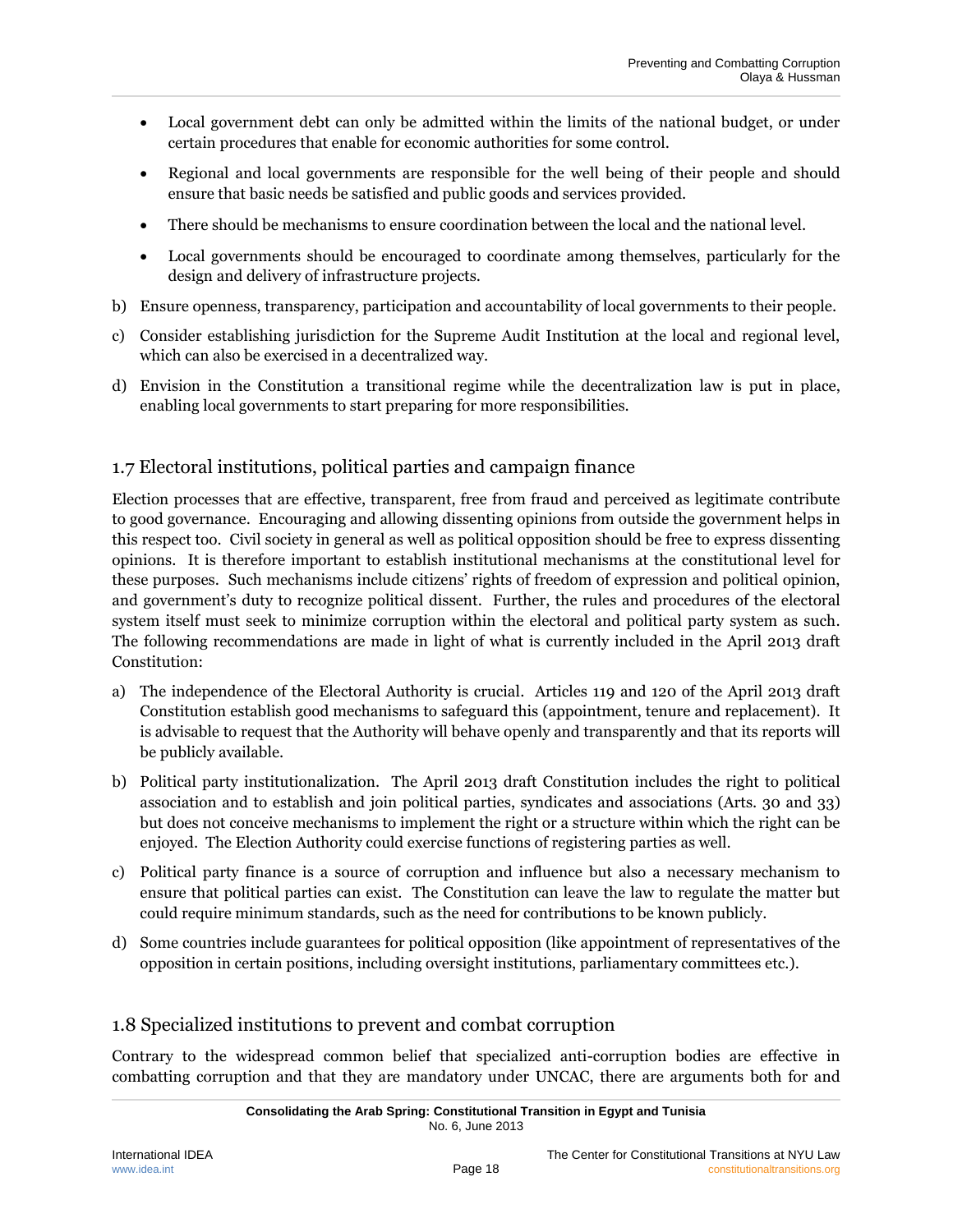against having specialized anti-corruption agencies and UNCAC wisely leaves member states' options open. Instead of requiring specific institutional arrangements, UNCAC contains the obligation for state parties to ensure that certain key functions for the prevention and combatting of corruption are provided for: Art. 6 mandates state parties to have "a body or bodies" to implement, oversee and coordinate anticorruption policies and to disseminate knowledge about corruption, while Art. 36 mandates states to ensure "the existence of a body, bodies or persons specialized in combatting corruption through law enforcement". <sup>20</sup> It is important to note that these functions fall into very different institutional mandates and logics: on the one hand, functions related to policies and coordination thereof which can often be best performed by an organ close to the executive; and on the other hand, functions related to straightforward law enforcement which need to be performed by independent institutions and the judiciary.

Reviews of existing anti-corruption agencies show that: i) there are different ways of organizing a country's institutional arrangements to prevent and combat corruption; and that ii) specialized enforcement-oriented and multi-purpose anti-corruption agencies in most cases do not live up to their promises.<sup>21</sup> The different institutional arrangements for anti-corruption roles can be largely grouped into four categories:

- a) **Multi-purpose specialized anti-corruption agencies**: This model is used in Hong Kong (see the Independent Commission Against Corruption), and has been followed by many countries in Africa and by some in Asia. Transplants of this model have often failed to acknowledge important differences in context. In most countries these agencies have not generated expected results, have often been politicized, or used merely to soothe public opinion. 22
- b) **Specialized bodies or units within existing law enforcement institutions with a primary mandate of investigating and sanctioning corruption**: These show mixed results. In some cases they have brought about results and remained strong, while in others too successful performance has led to side-lining or abolishing the bodies.
- c) **Specialized bodies with prevention mandates**: A number of these institutions have emerged in Eastern Europe and Latin America, depending on the executive and focusing on promoting transparency and integrity policies, inter-institutional coordination and monitoring. These are integrated into the administrative structures of the executive branch; some of them within existing entities, others have been created separately without constituting independent agencies. For these agencies to be effective they seem to need the full support and direct backing of the president.
- d) **An array of institutions with partial mandates to prevent and combat corruption as part of their overall institutional mission**: In Chile, for example, the range of institutions is coordinated through a special mechanism to ensure overall coherence.

Specialized multi-purpose anti-corruption agencies are those most studied. Evidence suggests that most of their difficulties are associated with a lack of high-level political will to make them work; unclear mandates; limited resources and capacity; lack of coordination with other state entities and control agencies; limited reach at the decentralized level; and, at times their abuse for political purposes, like pursuing political opponents only. <sup>23</sup> Often, they face conflicting jurisdictions overlapping with those of prosecutors and criminal judges. On the more positive side, they may contribute to promoting awareness and knowledge, may serve to receive and channel citizen complaints and reports of corruption, and in some cases identify instances of corruption. Overall, these agencies are faced with high expectations but have a rather disappointing impact. Ironically, they sometimes occupy the public agenda on corruption, leaving other institutions off the hook in terms of generating tangible results for the people.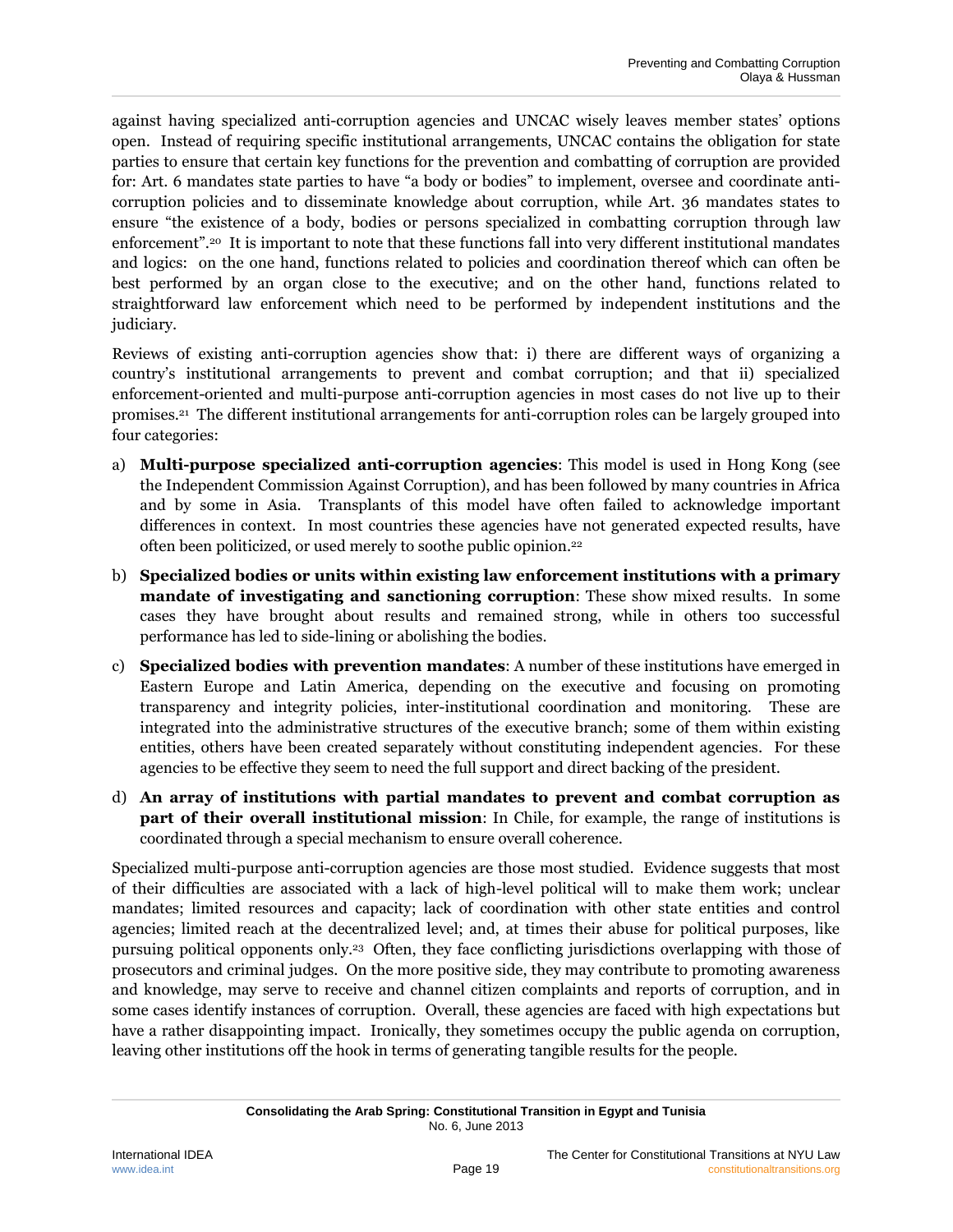The April 2013 draft Constitution does not establish a specialized anti-corruption unit, although the December 2012 draft provided for the establishment of an "Authority for Good Governance and Anti-Corruption". The role described for this institution was to contribute to the policies of good governance and anti-corruption, and to promote the principles of transparency, integrity and accountability. It is unclear whether such an institution will be revisited in subsequent drafts of the Constitution. In any case it is nevertheless desirable that the April 2013 draft Constitution mentions explicitly the specific need for the government to address corruption. In terms of Art. 19, the government is required to "develop the mechanisms necessary" to fight corruption. This function can occur within the existing structure along the lines described above, and is required by the UNCAC Convention anyway. The following are a few suggestions in considering different options:

- a) **Define the mandate clearly and explicitly**: An anti-corruption institution can be directed either towards prevention or investigation and prosecution of corruption. Our suggestion is clearly to separate the two functions institutionally. There are different options to organize the institutional arrangements for such a division of functions:
	- *Without creating a new institution*: Anchor in the Constitution the need for the state to have the two functions of preventing and combatting corruption including a reference to the separation of these functions and the need for both to be exercised through an institutional design regulated by law, their main characteristics, as well as the main principles that institutions to be created by normal law should contain. In this option there is no need to create any institution to prevent or combat corruption in the Constitution. In South Africa, for example, there is no separate independent agency, but a team of specialized prosecutors and investigators working in a coordinated way with other state agencies. Or in Chile, there is also no specialized corruptionprevention body, but a coordinating mechanism has been established to harmonize and coordinate actions of a variety of institutions with a mandate to prevent corruption. It is worth noting that even in the absence of such mandate under the Constitution it is possible (if not mandatory) for the government to assign the function and give it enough powers, in light of the commitments assumed by Tunisia under UNCAC.
	- *Create an institution for the prevention of corruption in the Constitution only*: This institution should have a clearly defined mandate to assume responsibility for issues that are crucial for the prevention of corruption and that do not have an institutional home yet, e.g. reception, monitoring and control of declarations or assets, income and interests, guidance and oversight on conflict-of-interest management, promotion of public ethics, and the coordination and monitoring of policies and programs to address corruption (both preventive and punitive). If this institution was created by the Constitution, constitutional provisions should specify how the head will be selected, by whom and for how long. The issue of independence needs to be pondered as there are advantages of having a corruption prevention organ close to the executive with direct backing of the President in order to give the institution political clout and access to other powerful public institutions.
	- *Create an independent institution with the explicit mandate to investigate and prosecute corruption allegations only*: Such a body would need to have a very clear mandate that does not overlap or clash with other law enforcement institutions, and its head or collegial directorship would need to be selected with the involvement of all state branches and civil society, with utmost transparency and with a fixed term tenure in office that does not coincide with the political cycle of the government.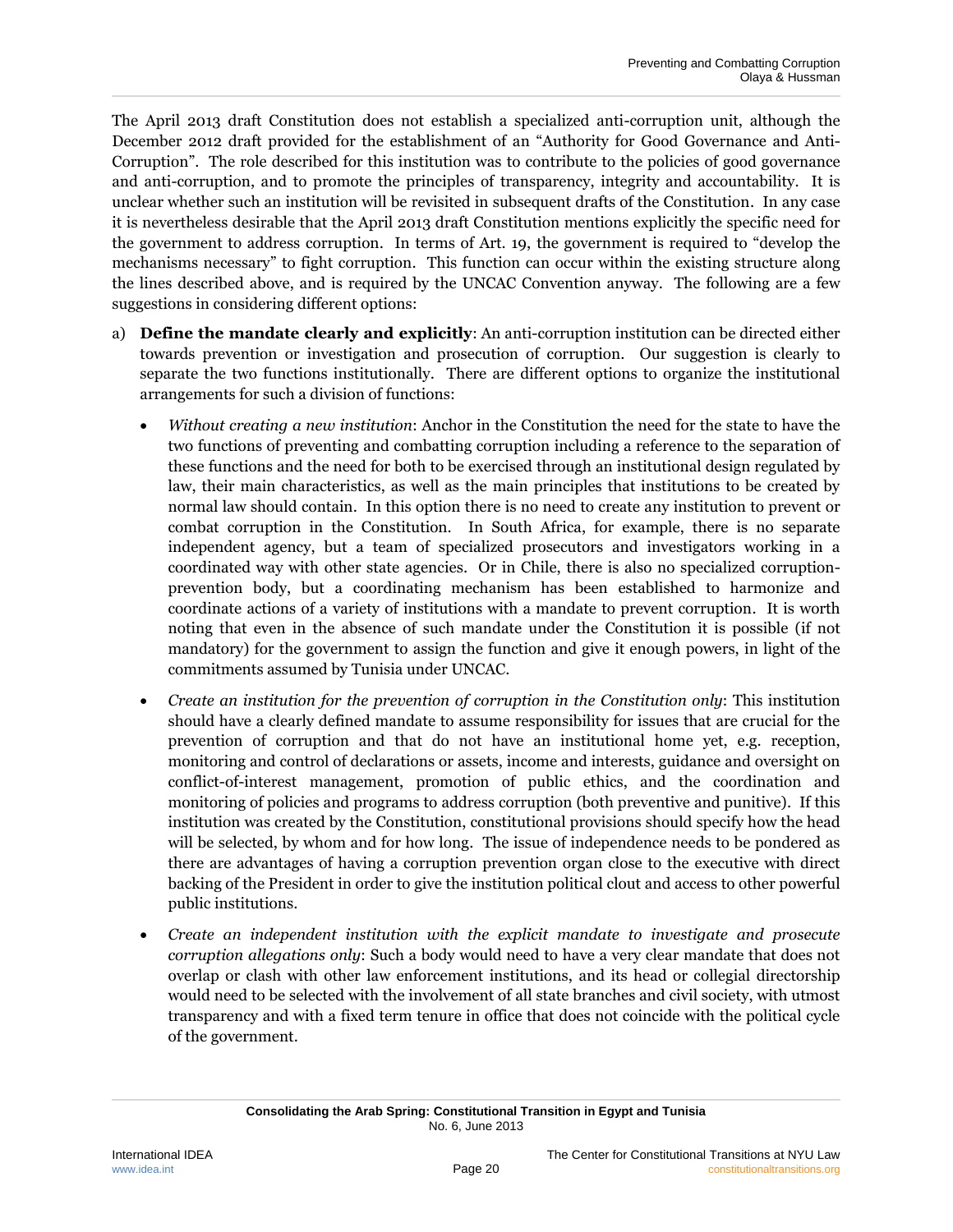b) The **function of guaranteeing transparency** is highly relevant and promising and should be combined with a general principle in the Constitution to guarantee access to information as a citizen right and mandating state institutions to act with transparency, openness and accountability as a public duty. In some countries, there are specialized institutions with the mandate (separate from anti-corruption agencies) to guarantee access to information for citizens, such as is the case in Mexico and Chile. Such institutions do not necessarily need to be anchored in the constitution. However, in the current Tunisian context, it may make sense to consider creating this institution at the constitutional level as it "institutionalizes" an additional channel of communication between the citizens and the state. The head of such an institution and its staff should have fixed tenure in office, should be selected through a mechanism that allows for participation of societal actors (e.g. candidates nominated by different groups) and appointment rules should ensure that both the President and the legislature have a say.

Although all the options are equally valid, we caution against overloading the Constitution with the creation of institutions, and suggest a focus on ensuring that the objectives of preventing and combatting corruption are addressed. The institutions that in our view are most likely to achieve these objectives, and which should therefore be strongly considered for inclusion in the constitutional architecture of Tunisia, are those intended to guarantee that the right of access to information is meaningfully enjoyed, and those established to police the separation of powers between the branches of government.

# <span id="page-26-0"></span>*2. Constitutional principles and social values*

The principles, values and fundamental rights included in a constitution determine much of the character of the nation. They determine how a constitution is implemented and interpreted. They also serve as fundamental vehicles to identify and implement mechanisms for preventing and controlling corruption. In fact, all mechanisms for the prevention and control of corruption are based on these general principles and fundamental rights. Here, we describe them in two categories: 1) General principles and values and 2) Fundamental rights and duties.

### <span id="page-26-1"></span>2.1 General principles and values

The general principles and values set the ground for what the "code of conduct of public officials" should be. They would be included in the sections regarding the organization of the state or also within the first Chapter of the Constitution of Tunisia, containing general provisions. In regard to corruption prevention and control, these include three main guiding principles:

- a) **The primacy of public interest**: The public interest has priority over the private interest. This can be explicitly expressed this way. In addition, it is also captured when explicitly said that the main accountability of all public officials is towards the people of Tunisia.
- b) **Principles governing the public administration**: These should indicate/describe how the public administration works. Usually they refer to issues such as effectiveness, efficiency, transparency, service delivery, accountability and integrity. This can also include necessary attitudes like honesty, impartiality and openness.
- c) **Principles and values for all citizens**: Participation, integrity and transparency are also relevant in the conduct of ordinary citizens and businesses. Government corruption can involve private enterprises and private citizens, and integrity in the private sphere may help to reduce corruption in the public sphere. A public demand for accountability from the public authorities, expressed through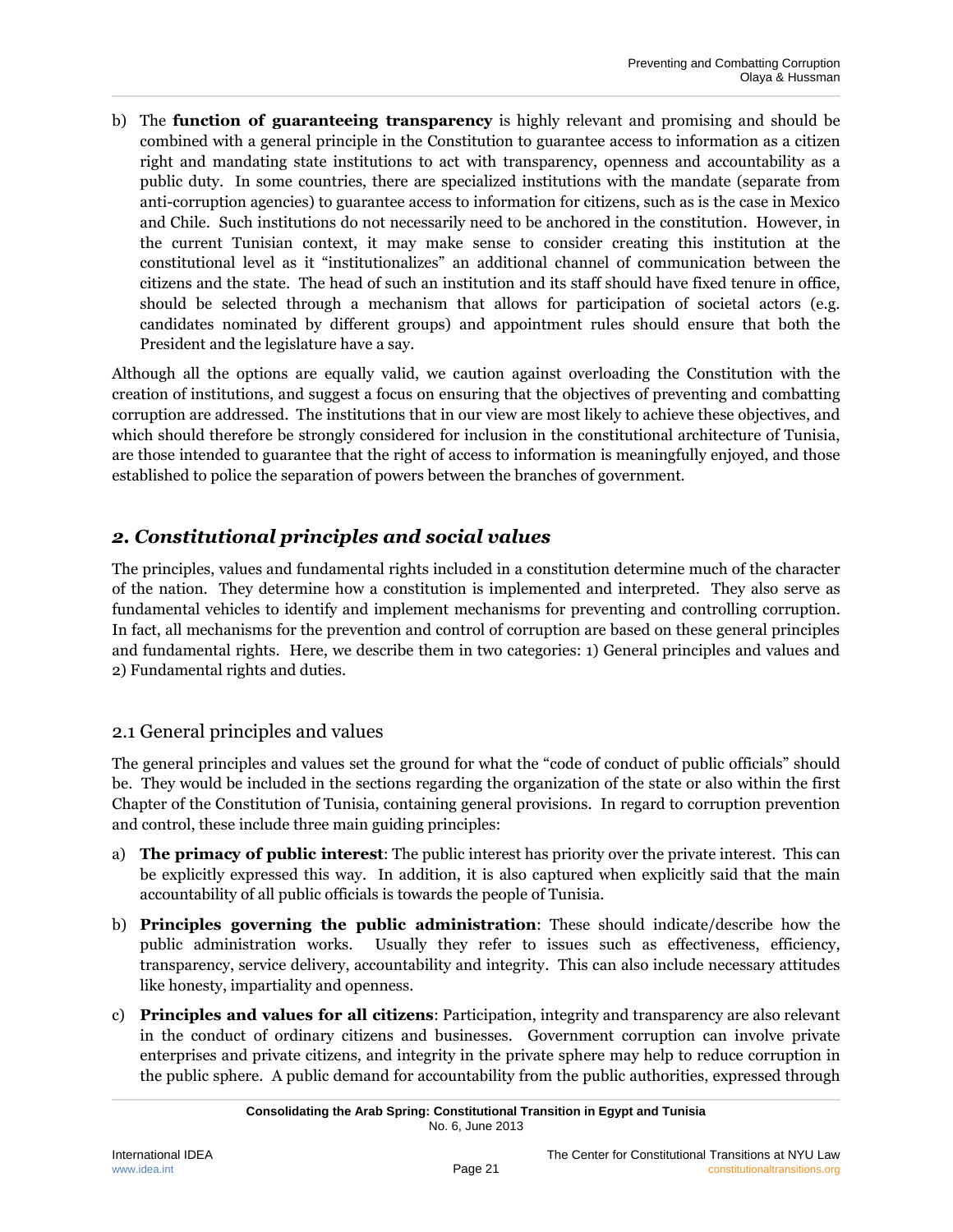participation in public and political life, contributes to a culture of transparency, openness and integrity within government.

#### <span id="page-27-0"></span>2.2 Fundamental rights and duties

There are also fundamental rights to be included in the constitution that are basic for the development and implementation of a system to prevent and control corruption. Some of these rights are already included, in various forms, in the April 2013 draft Constitution.

- a) The right to access information (Art. 34), and the corresponding duty of public authorities to proactively provide such information (openness), to respond to information requests and to act as guarantor of this right, are crucial in efforts to expose corruption. There can be limits set to access to information, but they should be clearly set in the law and only for the purpose of protecting the public interest (in some cases of national security or when a publication would produce damage – like in cases of witness protection mechanisms).
- b) The freedom of association and the freedom of expression (Arts. 30 and 40) are also important to exposing corruption. Careful consideration needs to be given as to how the law can regulate these issues, and what limitations can be imposed. For this reason, it would be convenient to include explicit criteria in the Constitution as a basis for determining acceptable limitations and requiring that such limitations be consistent with other human rights.<sup>24</sup> These rights were included in the previous Constitution of the Republic of Tunisia, and reports indicate they were not respected.<sup>25</sup> Care needs to be taken to include them in ways that make a difference, among them:
	- Clarity on criteria under which the law can determine possible limitations;
	- The need to be transparent, clear and open when limitations are enforced;
	- The opportunity to challenge restrictions on these rights.
- c) The right of participation for all citizens of Tunisia entails that the involvement of citizens in the decisions of the state is not limited to electing officials (Arts. 3 and 47), <sup>26</sup> but it includes also the right to set priorities, consult, give opinions, group in political parties (Art. 30) and demand accountability from public officials. The right to participate runs in parallel to the right of association and assembly and freedom of expression (Arts. 30, 31 and 40); and the rights of equality including gender equality and political participation complement each other (Arts 6 and 11). The April 2013 draft Constitution is not explicit, however, in establishing a right to political participation or describing the contours of such a right. The constitutional entrenchment of a right to political participation gives a legal guarantee to the citizens for the use of non-violent means of expression, and ensures the existence of channels for involvement that can be used in different ways to prevent corruption and facilitate good governance.
- d) The freedom of the press, and all necessary mechanisms to guarantee it, creates another mechanism to expose, and thus discourage, state corruption (Arts. 36 and 40).
- e) Equality and non-discrimination in all of its forms, including gender equality (Arts 6, 11 and 42), commit the state to treat all people fairly and equally, limiting opportunities for bias and other forms of political favor.
- f) The inclusion of socio-economic rights is another expression of the public interest (Arts 32, 37, 38, 39, 41, 44, 45 and 46). These rights refer to various and minimum aspects of collective life that should be provided and guaranteed by the state. They are relevant for corruption-prevention systems as they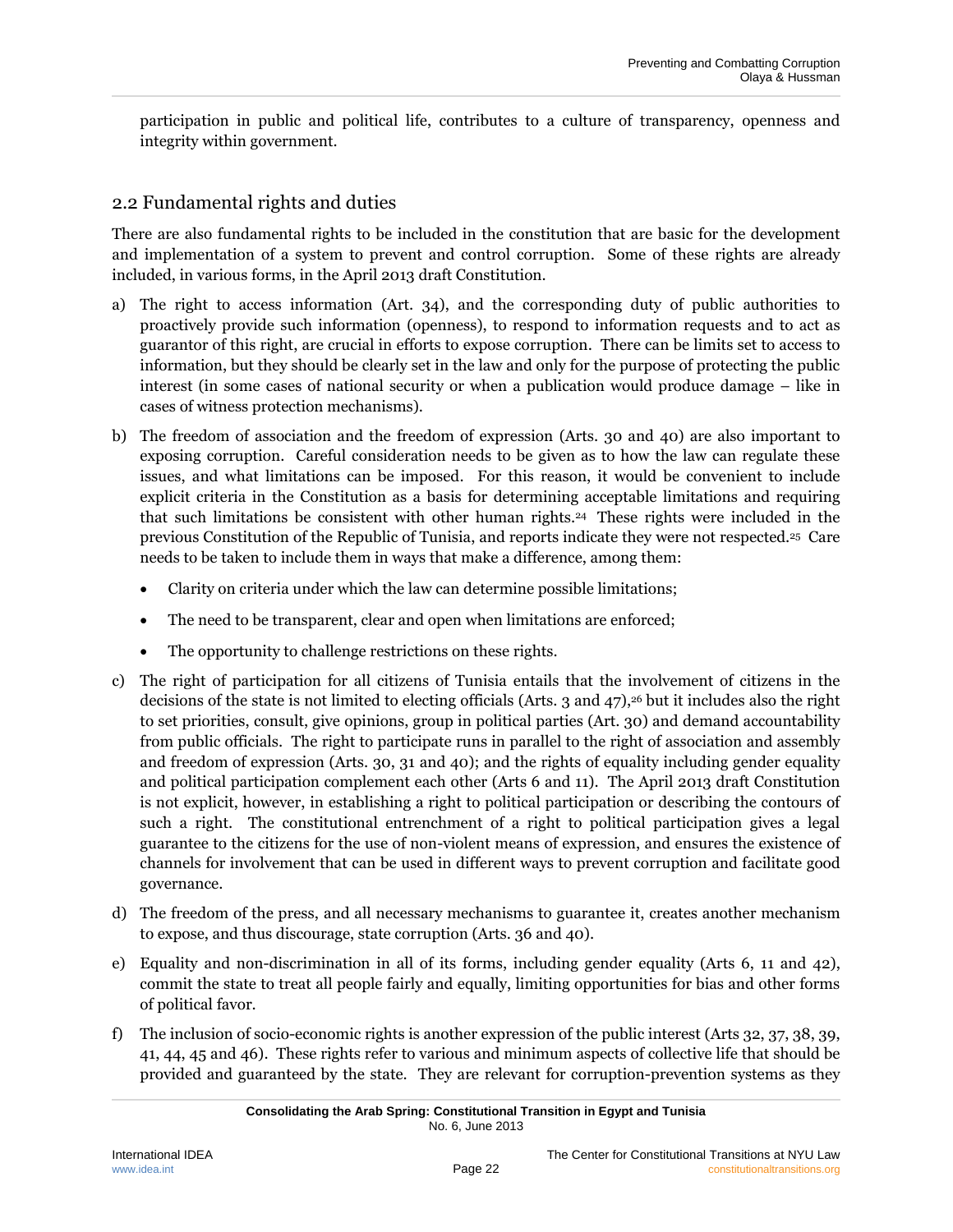concretize also the public interest and provide a concrete measure of the goals to which the nation should aspire in a state without corruption.

g) The duty to report acts of corruption is already mandatory for Tunisian officials under the current criminal law statutes. Ajina and Ouerfelli suggest this duty could be extended to ensure that reporting corruption does not conflict with obligations of professional confidentiality borne by lawyers, accountants and other professionals.<sup>27</sup>

The April 2013 draft Constitution provides that laws relating to, among other things, "Freedoms and human rights" and the "Organization and funding of parties, associations, organizations and professional bodies" shall be deemed to be "organic laws" requiring different procedures than "normal" laws (Art. 68). Specifically, while normal laws can be approved by the Chamber of Deputies with a majority of "attending members", organic laws must be approved by "an absolute majority of the members" of the Chamber of Deputies (Art. 69). While any organic laws pertaining to rights and freedoms must therefore pass more stringent legislative procedures, it is not advisable to leave too much to the law, as this subjects the definition of rights to change. The advantage of defining basic rights in the Constitution is that it sets a more stable framework, especially in light of the fact that constitutional amendment procedures are themselves very strict (Arts. 135-137).

# <span id="page-28-0"></span>**Part III: Concluding remarks**

Including corruption prevention and enforcement mechanisms in a constitution is intimately linked with a good governance system governed by the rule of law. It does not necessarily require the creation of different or specialized entities to prevent or fight corruption, or the articulation of new rights or values. However, in our opinion the most important aspects to be considered in the constitution-drafting process, in order to reduce opportunities for corruption and increase the control of corruption, are:

- 1. Providing for an effective separation of powers, where the balance among the branches of government aims at securing that the state as a whole fulfills its responsibilities to the people of Tunisia. Irrespective of the final regime choice, this should take into consideration:
	- Nomination and appointment processes of high-level officials that secure independence.
	- Avoiding unrestricted immunities.
- 2. Providing for a strong, independent and accountable judicial system.
- 3. Providing for a few strong, independent and accountable control and oversight institutions: supreme audit institution, electoral commission, and an institution to guarantee the right of access to information.
- 4. Developing a political and governance system based on transparency and openness of all its state branches as well as participation for citizens and organized civil society, where access to information is a guaranteed right and the norm in practice.
- 5. Protecting and promoting basic rights of association, expression, participation and equality.
- 6. Considering what institutional arrangements would best fit for preventing corruption and punishing corruption, and separating these functions clearly.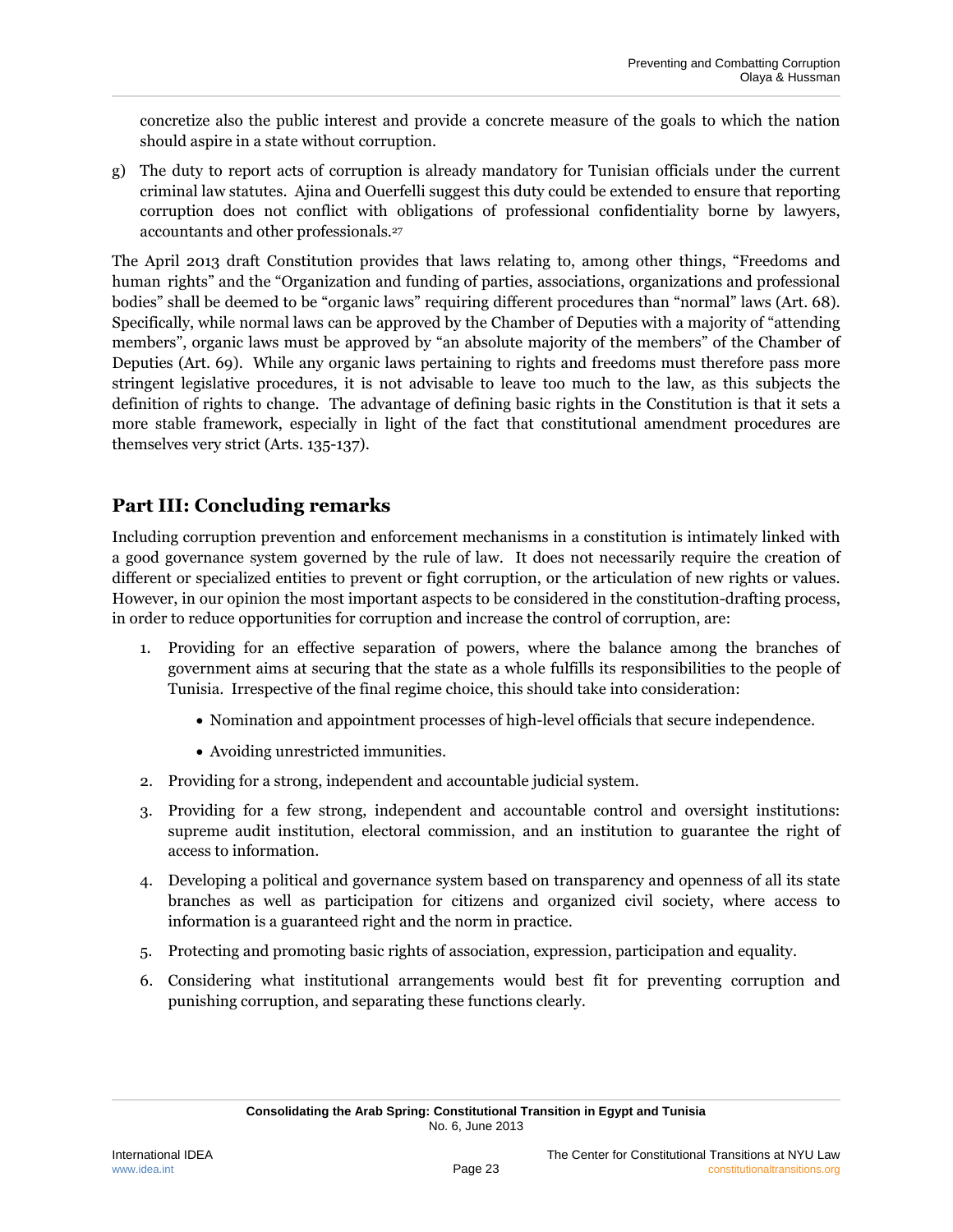The Tunisian Constitution alone will not engender change, but with a well thought out institutional design that fits the Tunisian context, provides tools, mechanisms and a legal basis for action, Tunisia's new constitutional order stands a good chance of promoting social and political transformation.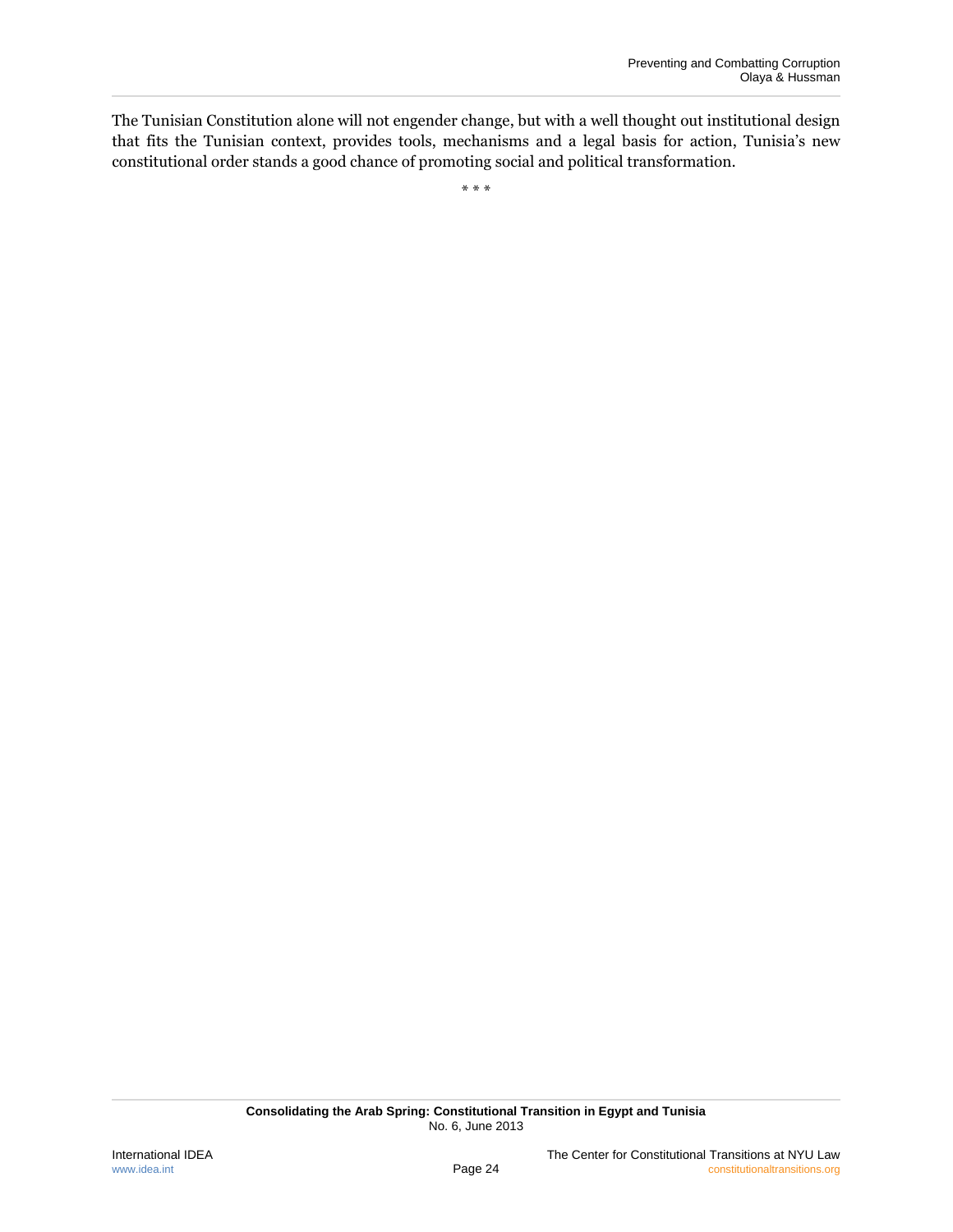### <span id="page-30-0"></span>**Notes**

<sup>1</sup> See in this regard comments by Ricardo Fabiani, North Africa analyst at political risk consultancy Eurasia Group, and Nicola Ehlermann-Cache, senior policy analyst at the [Organisation for Economic](http://www.oecd.org/home/0,2987,en_2649_201185_1_1_1_1_1,00.html)  [Cooperation and Development](http://www.oecd.org/home/0,2987,en_2649_201185_1_1_1_1_1,00.html) (OECD), quoted in Luke Balleny, "Could corruption be worse in Tunisia, Egypt, after Arab Spring?" *Reuters,* 20 March 2012, available online at [http://blogs.reuters.com/the](http://blogs.reuters.com/the-human-impact/2012/03/20/could-corruption-be-worse-in-tunisia-egypt-after-arab-spring/)[human-impact/2012/03/20/could-corruption-be-worse-in-tunisia-egypt-after-arab-spring/.](http://blogs.reuters.com/the-human-impact/2012/03/20/could-corruption-be-worse-in-tunisia-egypt-after-arab-spring/)

<sup>2</sup> Draft Constitution of the Republic of Tunisia, 22 April 2013, unofficial English translation prepared by International IDEA, available online a[t http://constitutionaltransitions.org/wp](http://constitutionaltransitions.org/wp-content/uploads/2013/05/Tunisia-third-draft-Constitution-22-April-2013.pdf)[content/uploads/2013/05/Tunisia-third-draft-Constitution-22-April-2013.pdf.](http://constitutionaltransitions.org/wp-content/uploads/2013/05/Tunisia-third-draft-Constitution-22-April-2013.pdf)

<sup>3</sup> Faycal Ajina and Ahmed Ouerfelli, "Anticorruption Provisions in the Forthcoming Constitution of Tunisia", (International IDEA, 2012), available online in the original Arabic from the International IDEA website, at <u>www.IDEA.int</u> (forthcoming 2013).

<sup>4</sup> Around the world there has been an increasing tendency to use the term "anti-corruption" indiscriminately. For example, projects to strengthen the Auditor General's or Ombudsman Offices may refer to them as "anti-corruption" institutions, and initiatives to strengthen a country's procurement system or guarantee access to information may be labeled as "anti-corruption" projects. While there is no doubt that these measures will help reduce opportunities for corruption and increase the probability of detecting corrupt practices, it is important not to lose sight of their broader institutional mandates and good governance related goals.

<sup>5</sup> See definitions by Transparency International [\(www.transparency.org\)](http://www.transparency.org/), Daniel Kaufmann and Pedro C Vicente, "Legal Corruption" Second Draft (World Bank, October 2005, available online from the SSRN, at [http://papers.ssrn.com/sol3/papers.cfm?abstract\\_id=829844\)](http://papers.ssrn.com/sol3/papers.cfm?abstract_id=829844); J Olaya, "Good Governance and International Investment Law: The Challenges of Lack of Transparency, Corruption and Legal Stability with Particular Reference to Colombia", Ph.D Dissertation, Bonn University, 2009. See also J Olaya, "Good Governance and International Investment Law: The Challenges of Lack of Transparency and Corruption", paper presented at the Society of International Economic Law (SIEL), Second Biennial Global Conference, University of Barcelona, 8-10 July 2010, available online from the SSRN, at [http://ssrn.com/abstract=1635437.](http://ssrn.com/abstract=1635437)

<sup>6</sup> After the ratification of the UNCAC, it is reported that some countries may have introduced explicit references to corruption. See for example E Gorbak, "The effects of Anti-Corruption and Good Governance Rules in Latin American Countries after their Constitutional Reforms: Analysis of the Current Situation", paper presented at the VII World Congress of the International Association for Constitutional Law, Athens, 11-15 June 2007, available online at

[http://www.enelsyn.gr/papers/w16/Paper%20by%20Prof%20Erica%20E.%20Gorbak.pdf.](http://www.enelsyn.gr/papers/w16/Paper%20by%20Prof%20Erica%20E.%20Gorbak.pdf)

<sup>7</sup> See also Oyelowo Oyewo. "Constitutions, Good Governance and Corruption: Challenges and Prospects for Nigeria", paper presented at the VII World Congress of the International Association for Constitutional Law, Athens 11-15 June 2007, available online at

[http://www.enelsyn.gr/papers/w16/Paper%20by%20Prof%20Oyelowo%20Oyewo.pdf.](http://www.enelsyn.gr/papers/w16/Paper%20by%20Prof%20Oyelowo%20Oyewo.pdf)

<sup>8</sup> This is the case, for example, with the independence constitutions in East Africa drafted in the 1960s, many of which had to be reformed again in the 1990s. Hatchard *et al* claim that one weakness they had, despite declaring openly the separation of powers, was that they did not secure political party activity, opposition, or multi-partisan systems. Authoritarianism flourished under single-party schemes where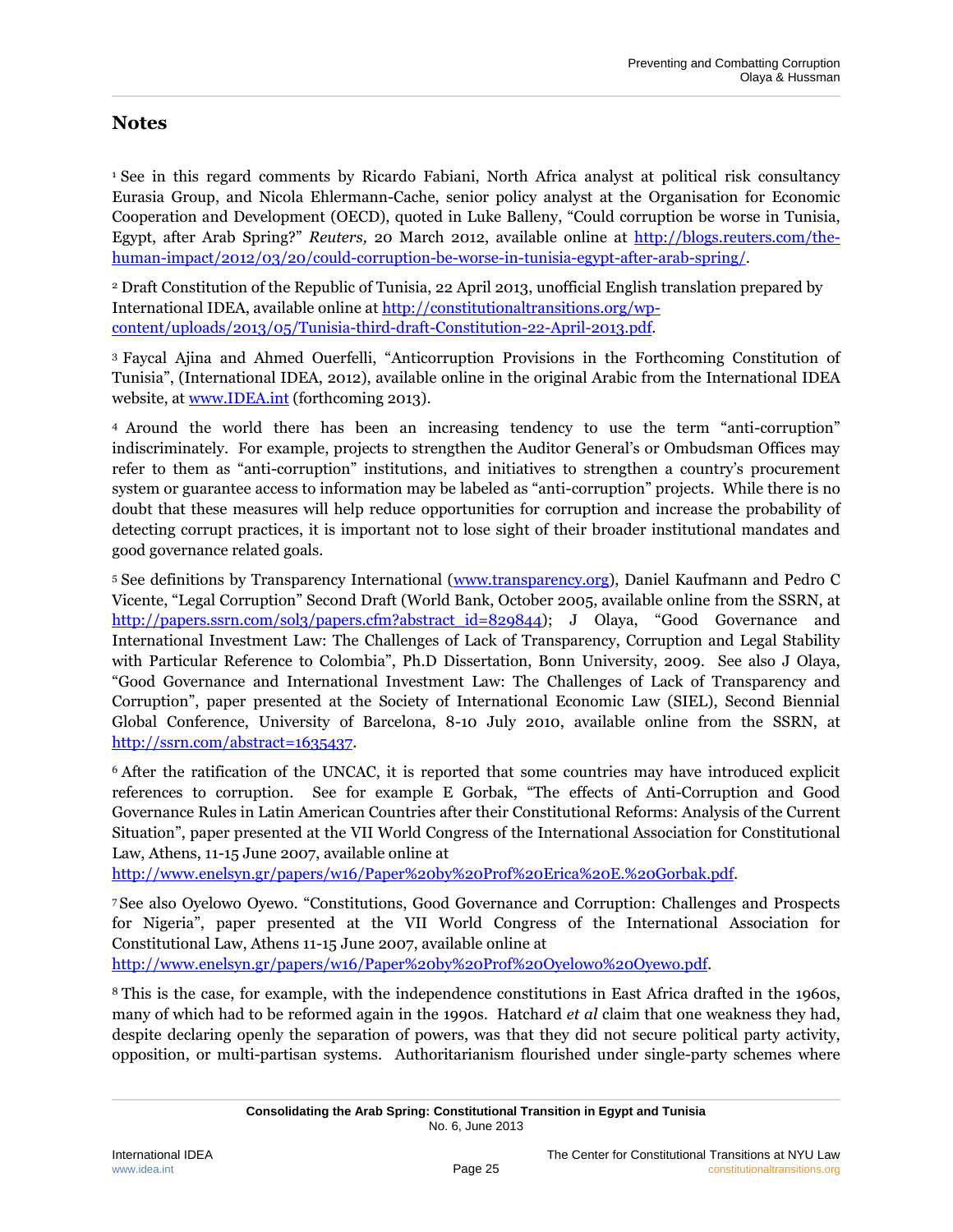there was no longer a difference between the state and the party, and the separation of powers was forgotten (J Hatchard, M Ndulo and P Slinn, *Comparative Constitutionalism and Good Governance in the Commonwealth: An Eastern and Southern African Perspective* (Cambridge University Press, Cambridge 2004).

<sup>9</sup> This is the case in the USA, for example, where mid-term elections have returned a legislative majority from a party opposing the President, or where the "filibuster" has defeated legislative efforts. Although neither divided government nor filibustering have threatened the democratic system, they have induced less healthy political practices.

<sup>10</sup> See Ajina and Ouerfelli (n [3\)](#page-6-3).

<sup>11</sup> See for example theoretical and empirical work by Torsten Persson and Guido Tabellini, *The Economic Effects of Constitutions: What do the data say?* (MIT Press, Cambridge MA 2005); J Kunicová and S Rose-Ackerman, "Electoral Rules and Constitutional Structures as Constraints on Corruption" (2005) 35 *British Journal of Political Science* 573.

<sup>12</sup> Persson and Tabellini, *The Economic Effects of Constitutions* (ibid), and Kunicová and Rose-Ackerman, "Electoral Rules and Constitutional Structures" (ibid). These studies emphasize the role of opposition, dissent and election rules (direct, indirect, etc.) within the executive as determinative of levels of corruption, rather than the division of executive roles itself.

<sup>13</sup> Depending on the roles assigned to this Committee, it could be simply created by organic law regulating the Chamber of Deputies. Including it in the Constitution explicitly may make sense should the Audit Court be responsive explicitly to this Committee, or should the regime choice be parliamentary.

<sup>14</sup> On the judiciary more generally, see Tom Ginsburg's paper in this Working Paper Series: "The Tunisian Judicial System: Analysis and Recommendations", in Zaid Al-Ali and Richard Stacey (eds) *Consolidating the Arab Spring: Constitutional Transition in Egypt and Tunisia,* Working Paper Series presented by International IDEA and the Center for Constitutional Transitions at NYU Law, June 2013, available online at [http://constitutionaltransitions.org/consolidating-arab-spring/.](http://constitutionaltransitions.org/consolidating-arab-spring/)

<sup>15</sup> Ginsburg, "The Tunisian Judicial System" (ibid).

<sup>16</sup> In Nigeria for example, the Court interpreted the Constitution and the Anti-Corruption Act so as to change the view that the Constitution's anti-corruption provisions were not actionable. In light of the Court's interpretation, citizens can approach the courts to determine whether government's conduct and the legislature's enactments are in compliance with the Constitution's anti-corruption provisions. See Oyewo ([n 7\)](#page-8-1).

<sup>17</sup> For a broad description of SAIs, see for example R Stapenhurst and J Titsworth, "Parliament and Supreme Audit Institutions" in R Stapenhurst, N Johnston and R Pelizzo (eds), *The Role of Parliaments in Curbing Corruption* (World Bank, Washington DC 2006).

<sup>18</sup> On decentralization more generally, see Jörg Fedtke's contribution in this Working Paper Series: "Tunisian Constitutional Reform and Decentralization: Reactions to the Draft Constitution of the Republic of Tunisia", in Zaid Al-Ali and Richard Stacey (eds) *Consolidating the Arab Spring: Constitutional Transition in Egypt and Tunisia,* Working Paper Series presented by International IDEA and the Center for Constitutional Transitions at NYU Law, June 2013, available online at [http://constitutionaltransitions.org/consolidating-arab-spring/.](http://constitutionaltransitions.org/consolidating-arab-spring/)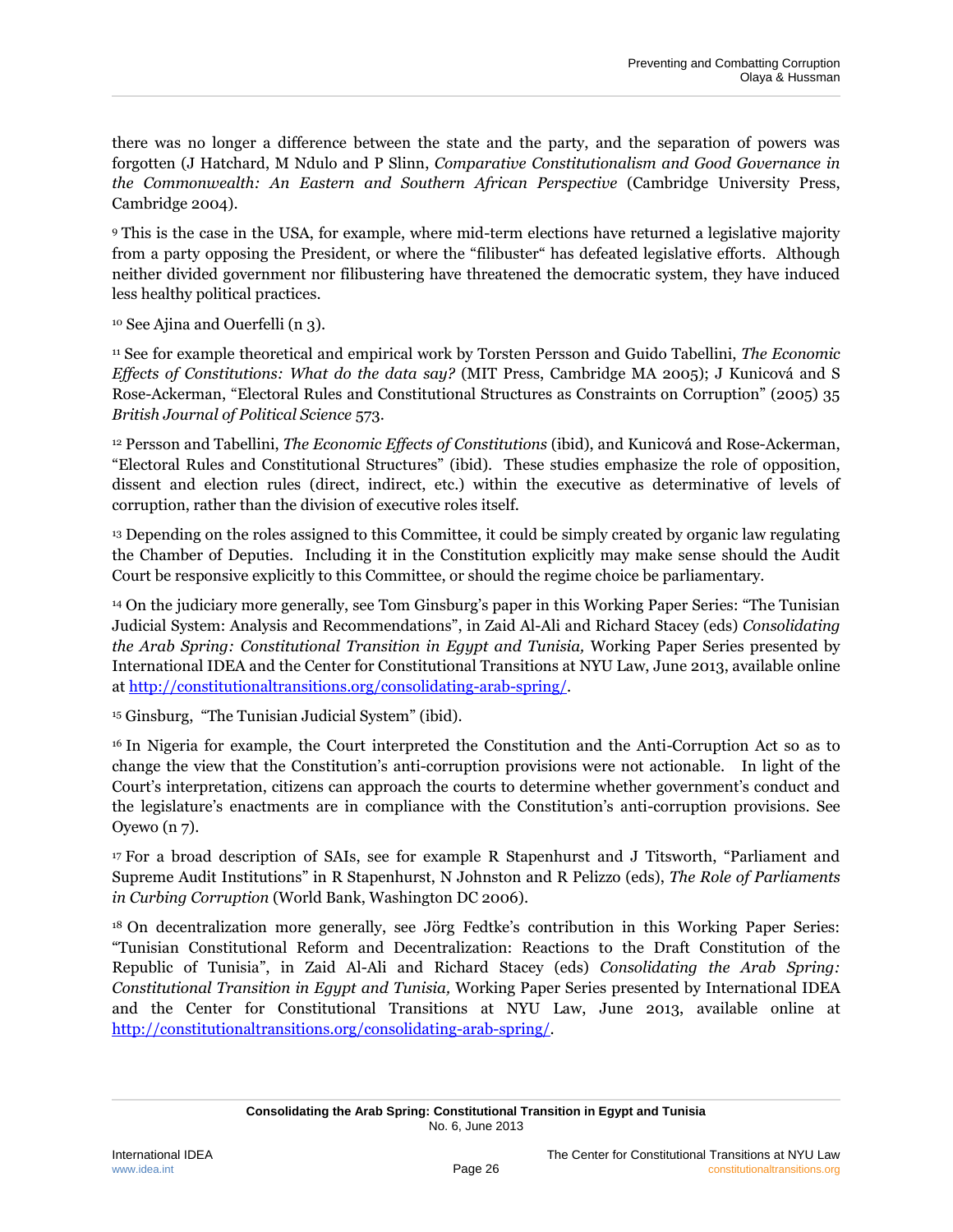<sup>19</sup> The literature on this point is diverse and abundant. See for example a list of resources under [http://www.transparency.org.uk/corruption/resources/corruption-resources-decentralisation-of](http://www.transparency.org.uk/corruption/resources/corruption-resources-decentralisation-of-governance)[governance.](http://www.transparency.org.uk/corruption/resources/corruption-resources-decentralisation-of-governance)

<sup>20</sup> See H Hechler and M Peñailillo, "Institutional arrangements for corruption prevention – Considerations for the implementation of the United Nations Convention against Corruption Article 6", U4 Anti-Corruption Resource Centre Issue Paper (2009), available online at [http://www.u4.no/publications/institutional-arrangements-for-corruption-prevention-considerations](http://www.u4.no/publications/institutional-arrangements-for-corruption-prevention-considerations-for-the-implementation-of-the-united-nations-convention-against-corruption-article-6/)[for-the-implementation-of-the-united-nations-convention-against-corruption-article-6/.](http://www.u4.no/publications/institutional-arrangements-for-corruption-prevention-considerations-for-the-implementation-of-the-united-nations-convention-against-corruption-article-6/)

<sup>21</sup> See for example A Doig, R Williams and A Sakr Ashour, "Anti-Corruption Agencies: Reflections on International Standards and Experiences and Considerations for Arab Countries" (2012, A El Seblani (ed)), UNDP, available online at [http://www.pogar.org/publications/ac/2012/Studies/Final%202.pdf;](http://www.pogar.org/publications/ac/2012/Studies/Final%202.pdf) OECD, "Specialized anti-corruption institutions – a review of models", (2008), available online at <http://www.oecd.org/corruption/acn/39971975.pdf> (there is a more recent 2013 edition of this OECD review available online at [http://www.oecd.org/corruption/acn/specialisedanti-corruptioninstitutions](http://www.oecd.org/corruption/acn/specialisedanti-corruptioninstitutions-reviewofmodels.htm)[reviewofmodels.htm\)](http://www.oecd.org/corruption/acn/specialisedanti-corruptioninstitutions-reviewofmodels.htm); and J Heilbrunn, "Anti-corruption agencies: panacea or real medicine to fight corruption?" (World Bank Institute, Washington DC 2004).

<sup>22</sup> A Doig *et al,* "Measuring 'success' in five African Anti-Corruption Agencies", U4 Anti-Corruption Resource Centre Issue Paper (2005), available online at [http://www.u4.no/recommended](http://www.u4.no/recommended-reading/measuring-success-in-5-african-anti-corruption-commissions/)[reading/measuring-success-in-5-african-anti-corruption-commissions/](http://www.u4.no/recommended-reading/measuring-success-in-5-african-anti-corruption-commissions/); E Bolongaita, "An exception to the rule? Why Indonesia's anti-corruption commission succeeds where others don't", U4 Anti-Corruption Resource Centre Issue Paper (2010), available online at [http://www.u4.no/publications/an-exception-to](http://www.u4.no/publications/an-exception-to-the-rule-why-indonesia-s-anti-corruption-commission-succeeds-where-others-don-t-a-comparison-with-the-philippines-ombudsman/)[the-rule-why-indonesia-s-anti-corruption-commission-succeeds-where-others-don-t-a-comparison-with](http://www.u4.no/publications/an-exception-to-the-rule-why-indonesia-s-anti-corruption-commission-succeeds-where-others-don-t-a-comparison-with-the-philippines-ombudsman/)[the-philippines-ombudsman/.](http://www.u4.no/publications/an-exception-to-the-rule-why-indonesia-s-anti-corruption-commission-succeeds-where-others-don-t-a-comparison-with-the-philippines-ombudsman/)

<sup>23</sup> See literature mentioned above.

<sup>24</sup> In this regard see the contribution of Jörg Fedtke in this Working Paper Series: "Tunisian Constitutional Reform and Fundamental Rights: Reactions to the Draft Constitution of the Republic of Tunisia", in Zaid Al-Ali and Richard Stacey (eds) *Consolidating the Arab Spring: Constitutional Transition in Egypt and Tunisia,* Working Paper Series presented by International IDEA and the Center for Constitutional Transitions at NYU Law, June 2013, available online at [http://constitutionaltransitions.org/consolidating-arab-spring/.](http://constitutionaltransitions.org/consolidating-arab-spring/)

<sup>25</sup>Amnesty International, *Tunisia: Submission for Consideration by the National Constituent Assembly on the Guarantee of Political, Civil, Economic, Social and Cultural Rights in the New Constitution*  (Amnesty International Publications, London 2012, available online at

[http://www.amnesty.ca/sites/default/files/2012-04-12mde300042012entunisiaca.pdf\)](http://www.amnesty.ca/sites/default/files/2012-04-12mde300042012entunisiaca.pdf), 12-13.

<sup>26</sup> This issue is emphasized by Ajina and Ouerfelli (n [3\)](#page-6-3).

<sup>27</sup> Ibid.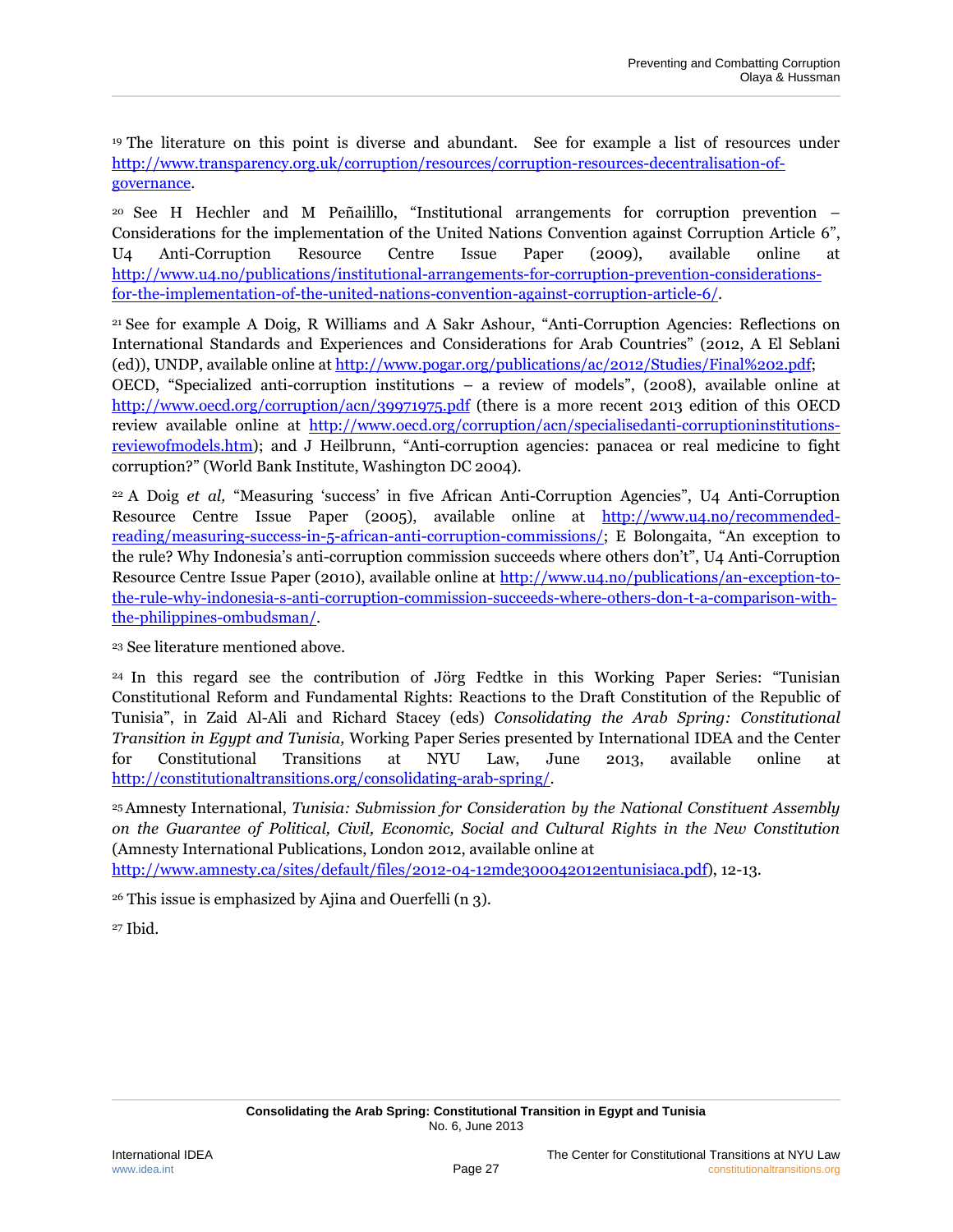International IDEA & The Center for Constitutional Transitions at NYU Law

# **Consolidating the Arab Spring: Constitutional Transition in Egypt and Tunisia**

### **Series Co-Editors**

**Zaid Al-Ali** is Senior Adviser on Constitution-Building in the Arab region at the International Institute for Democracy and Electoral Assistance (**International IDEA**), and is based in Cairo. He was previously a legal adviser to the United Nations Assistance Mission to Iraq and to the United Nations Development Programme (Iraq Office), where he advised on constitutional, parliamentary, and judicial reform. Mr. Al-Ali is a leading regional expert on constitutional reform in the Arab region, and has written extensively on constitutional reform in the Arab region, including on the Iraqi Constitution and the transition processes in Egypt, Libya, Syria and Tunisia. His publications include: *The Struggle for Iraq's Future: After the Occupation, Fighting for Iraqi Democracy* (Yale University Press, New Haven 2014, forthcoming); *The Iraqi Constitution: A Contextual Analysis* (Hart Publishing, Oxford 2014, forthcoming, with Jörg Fedtke); "Constitutional Drafting, National Uniqueness and Globalization", in Thomas Fleiner, Cheryl Saunders and Mark Tushnet (eds), *Handbook on Constitutional Law* (Routledge, London 2012, with Arun Thiruvengadam); "Constitutional Drafting and External Influence", in Tom Ginsburg and Rosalind Dixon (eds), *Comparative Constitutional Law* (Edward Elgar Publishing, Cheltenham 2011); and "Constitutional Legitimacy in Iraq: What role local context?", in Armin von Bogdandy and Rüdiger Wolfrum (eds), *Constitutionalism in Islamic Countries: Between Upheaval and Continuity* (Oxford University Press, Oxford 2011).

**Richard Stacey** is the Director of Research at the Center for Constitutional Transitions at NYU Law (*Constitutional Transitions*). His publications include "Constituent Power and Carl Schmitt's Theory of Constitution in Kenya's Constitution-making Process" (2011) 9 *International Journal of Constitutional Law* 587, and "Independent or Dependent? Constitutional Courts in Divided Societies", in Colin Harvey and Alex Schwartz (eds), *Rights in Divided Societies* (Hart, Oxford and Portland 2012, with Sujit Choudhry). He serves as co-editor of the multi-author reference work *Constitutional Law of South Africa* 2 ed (Juta, Cape Town 2007-), to which he has contributed chapters on socio-economic rights and executive authority. Between 2005 and 2010 he acted as an advisor on administrative law to the South African Department of Justice, and has advised the South African Parliament on matters of legislative drafting. In 2009, he acted as a consultant to Kenya's Committee of Experts on Constitutional Review.